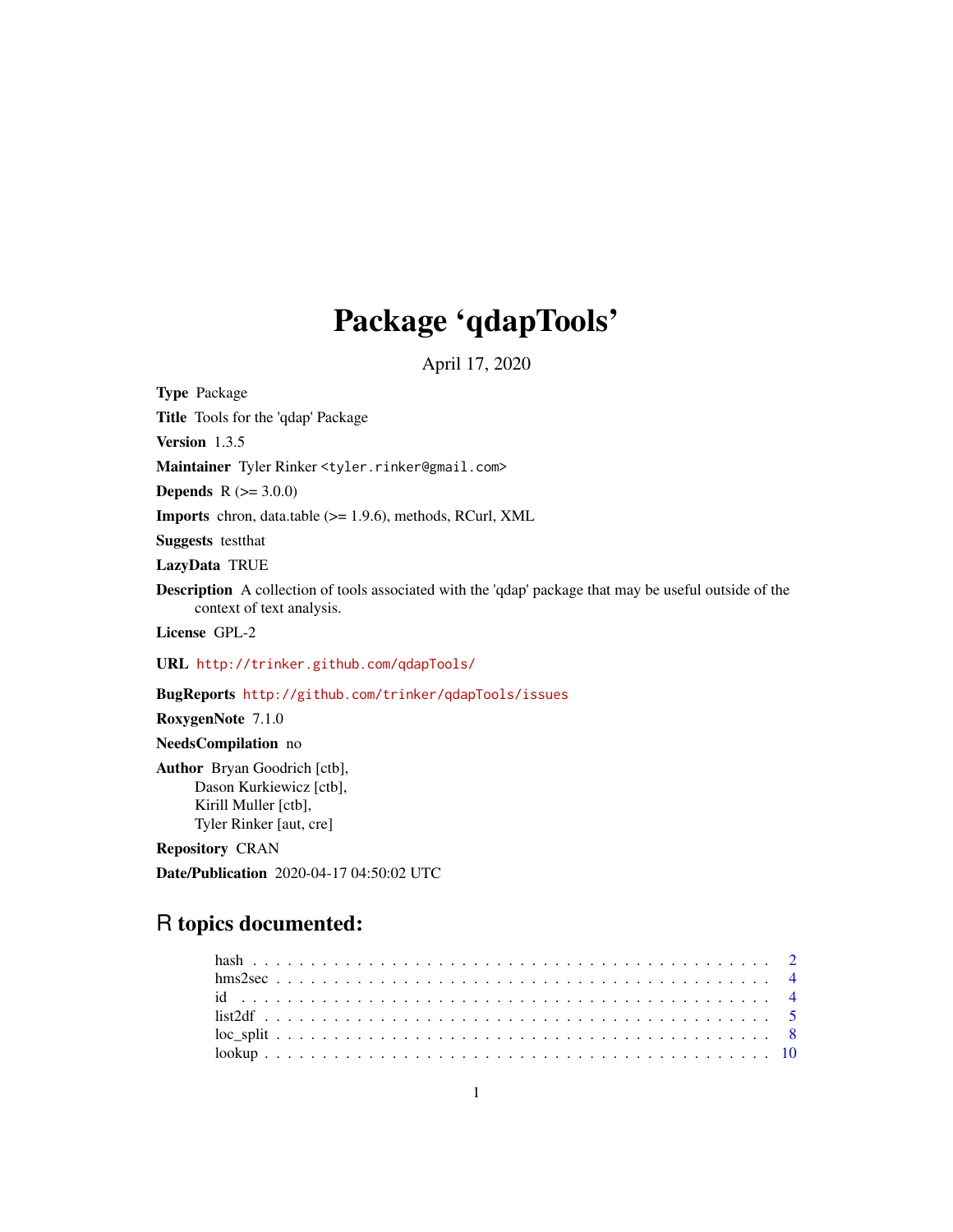#### <span id="page-1-0"></span> $2 \tanh 2 \theta$

| Index |  |
|-------|--|
|       |  |
|       |  |
|       |  |
|       |  |
|       |  |
|       |  |
|       |  |
|       |  |
|       |  |
|       |  |
|       |  |
|       |  |

<span id="page-1-1"></span>hash *Hash/Dictionary Lookup*

# Description

hash - Creates a **[data.table](http://datatable.r-forge.r-project.org/)** based hash table for quick hash style dictionary lookup.

hash\_look - Works with a hash table such as is returned from hash, to lookup values.

%hl% - A binary operator version of hash\_look.

%hl+% - A binary operator version of hash\_look for when missing is assumed to be NULL.

hash\_e - Creates a new environment for quick hash style dictionary lookup.

# Usage

```
hash(x)
hash_look(terms, key, missing = NA)
terms %hl% key
terms %hl+% key
hash_e(x, mode.out = "numeric")
```
# Arguments

| <b>X</b> | A two column dataframe.                                                     |
|----------|-----------------------------------------------------------------------------|
| terms    | A vector of terms to undergo a lookup.                                      |
| kev      | The hash key to use.                                                        |
| missing  | Value to assign to terms not found in the hash table.                       |
| mode.out | The type of output (column 2) expected (e.g., "character", "numeric", etc.) |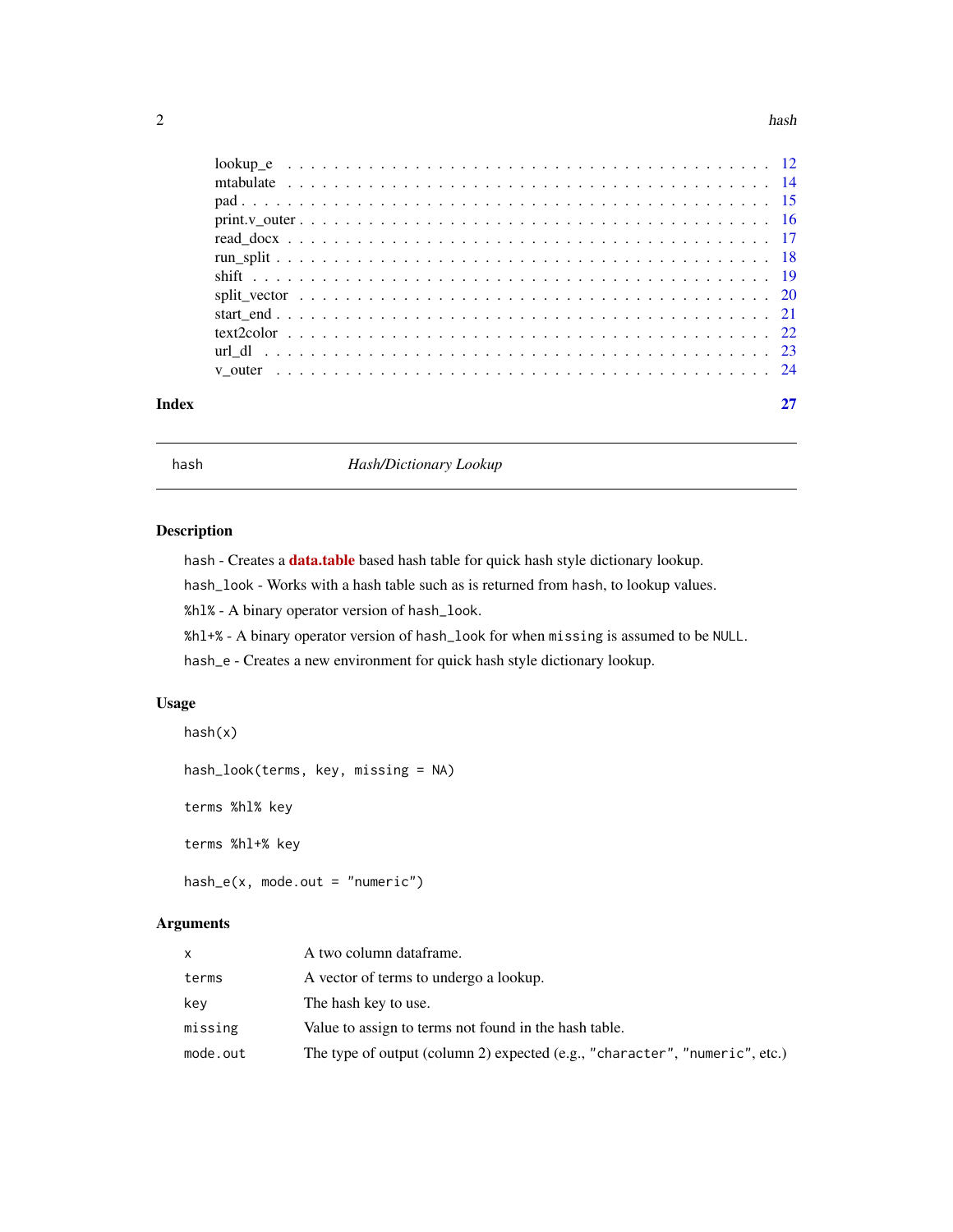# <span id="page-2-0"></span>Value

hash - Creates a "hash table", a two column data.table.

hash\_e - Creates a "hash table", a two column data.frame in its own environment.

#### Author(s)

hash\_e - Bryan Goodrich and Tyler Rinker <tyler.rinker@gmail.com>.

# References

<http://www.talkstats.com/showthread.php/22754-Create-a-fast-dictionary>

#### See Also

[setDT](#page-0-0), [hash](#page-1-1) [environment](#page-0-0)

```
##===================##
## data.table Hashes ##
##===================##
(DF <- aggregate(mpg~as.character(carb), mtcars, mean))
x \leftarrow sample(\text{DF}[, 1], 20, \text{TRUE})new.hash <- hash(DF)
x2 \leq -c(9, 12, x)hash_look(x, new.hash)
x %hl% new.hash
x2 %hl% new.hash
x2 %hl+% new.hash
## Create generic functions
hfun \leq function(x, ...) {
    hsh \leq hash(x, \ldots)function(x, ...) hash_look(x, hsh, ...)
}
m < - hfun(DF)
m(x)##====================##
## Environment Hashes ##
##====================##
new.hash2 <- hash_e(DF)
x %hl% new.hash2
x2 %hl% new.hash2
x2 %hl+% new.hash2
```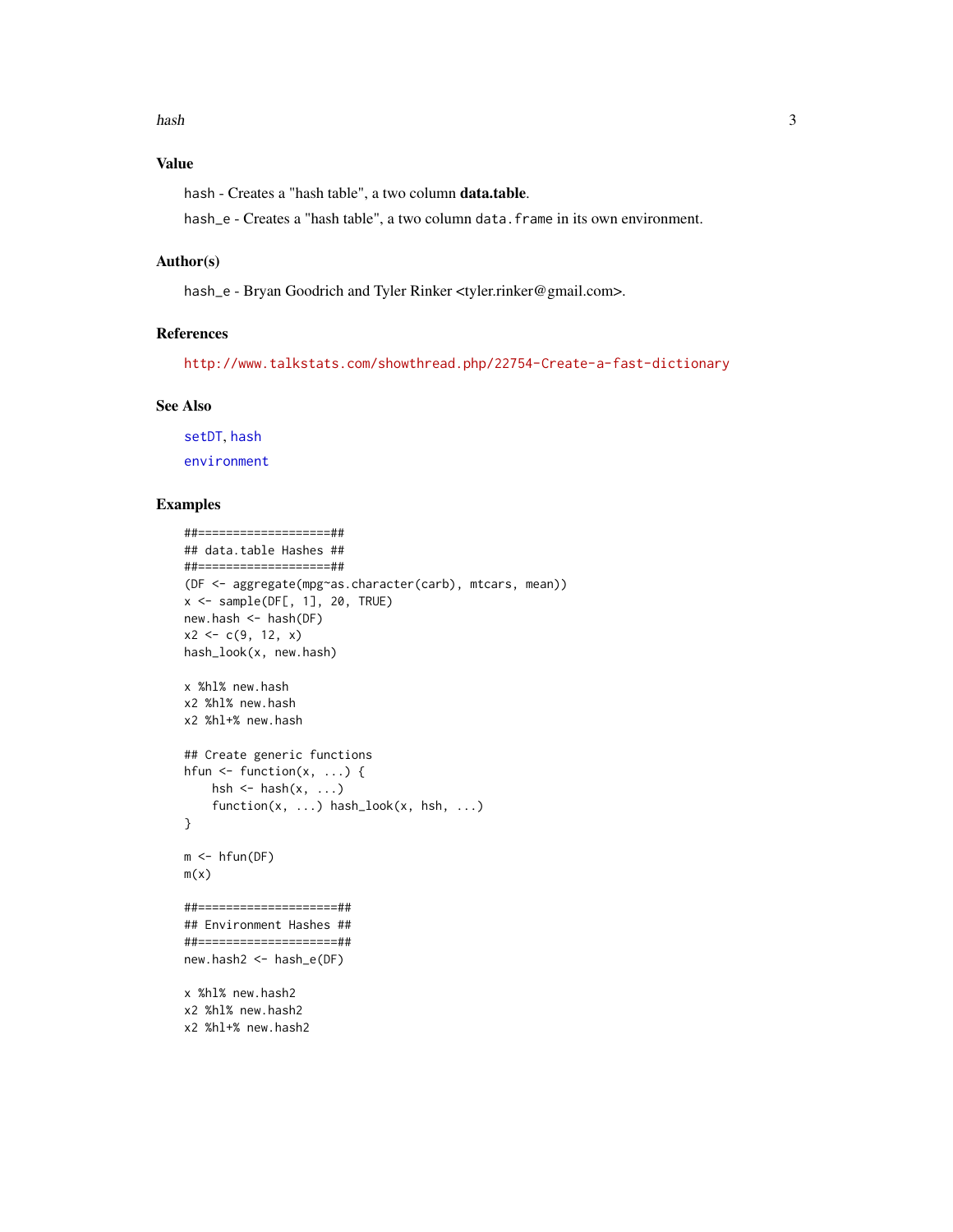# <span id="page-3-0"></span>Description

hms2sec - Converts a vector of h:m:s to seconds.

sec2hms - Converts a vector of seconds to h:m:s.

#### Usage

hms2sec(x)

sec2hms(x)

#### Arguments

x A vector of times in h:m:s (for hms2sec) or seconds (for sec2hms).

#### Value

hms2sec - Returns a vector of times in seconds.

sec2hms - Returns a vector of times in h:m:s format.

# See Also

[times](#page-0-0)

# Examples

```
hms2sec(c("02:00:03", "04:03:01"))
hms2sec(sec2hms(c(222, 1234, 55)))
sec2hms(c(256, 3456, 56565))
```
id *ID By Row Number or Sequence Along*

# Description

Generate a sequence of integers the [length](#page-0-0)/[ncol](#page-0-0) of an object.

#### Usage

 $id(x, prefix = FALSE, pad = TRUE, ...)$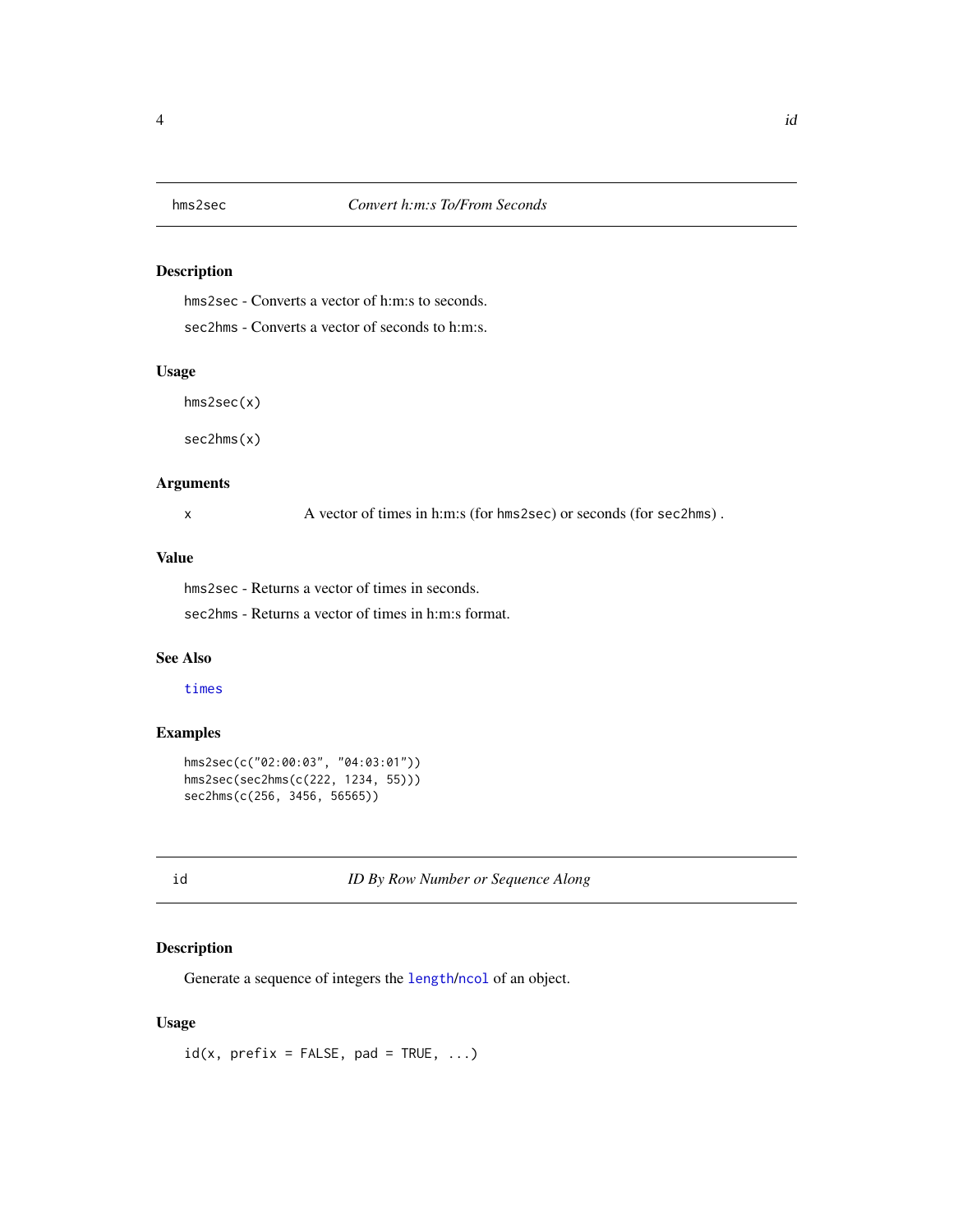#### <span id="page-4-0"></span> $list2df$  5

#### **Arguments**

| x.       | A dataframe, matrix, vector, or list object.                                                                                |
|----------|-----------------------------------------------------------------------------------------------------------------------------|
| prefix   | A character string to use as a prefix. FALSE or NULL results in no prefix being<br>used. TRUE will utilize the prefix "X.". |
| pad      | logical. If TRUE the beginning number will be padded with zeros.                                                            |
| $\cdots$ | Other arguments passed to pad.                                                                                              |

# Value

Returns a vector of sequential integers.

# Examples

```
id(list(1, 4, 6))
id(matrix(1:10, ncol=1))
id(mtcars)
id(mtcars, TRUE)
id("w")
id(mtcars, prefix="id-")
## Not run:
library(qdap)
question_type(DATA.SPLIT$state, id(DATA.SPLIT, TRUE))
```
## End(Not run)

list2df *List/Matrix/Vector to Dataframe/List/Matrix*

#### <span id="page-4-1"></span>Description

list2df - Convert a named list of vectors to a dataframe.

matrix2df - Convert a matrix to a dataframe and convert the rownames to the first column.

vect2df - Convert a named vector to a dataframe.

list\_df2df - Convert a list of equal numbered/named columns to a dataframe using the list names as the level two variable.

list\_vect2df - Convert a list of named vectors to a hierarchical dataframe.

counts2list - Convert a count matrix to a named list of elements.

vect2list - Convert a vector to a named list.

df2matrix - Convert a dataframe to a matrix and simultaneously move a column (default is the first column) to the rownames of a matrix.

matrix2long - Convert a matrix to a long format dataframe where column names become column 1, row names, column 2 and the values become column 3.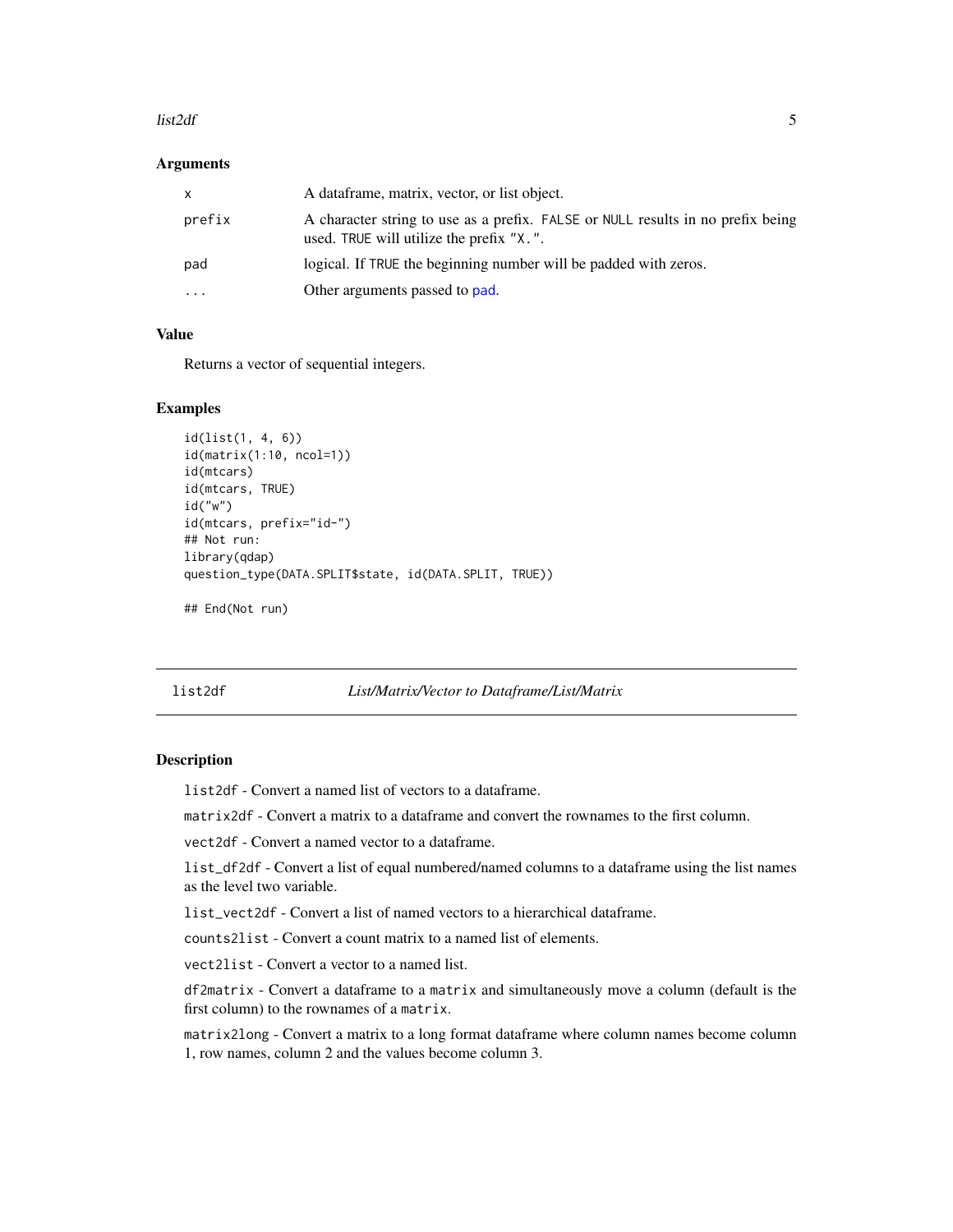# <span id="page-5-0"></span>Usage

```
list2df(list.object, col1 = "X1", col2 = "X2")
matrix2df(matrix.object, col1 = "var1")
vect2df(vector.object, col1 = "X1", col2 = "X2", order = TRUE, rev = FALSE)
list_df2df(list.df.object, col1 = "X1")
list_vect2df(
  list.vector.object,
  col1 = "X1",col2 = "X2",col3 = "X3",order = TRUE,
  ...
\mathcal{L}counts2list(mat, nm = rownames(mat))
vect2list(vector.object, use.names = TRUE, numbered.names = FALSE)
df2matrix(data frame.object, i = 1)matrix2long(matrix.object, col1 = "cols", col2 = "rows", col3 = "vals")
```
# Arguments

| list.object        | A named list of vectors                                                                                 |
|--------------------|---------------------------------------------------------------------------------------------------------|
| col1               | Name for column 1 (the vector elements if converting a list or the rownames if<br>converting a matrix). |
| col2               | Name for column 2 (the names of the vectors).                                                           |
| matrix.object      | A matrix or simple_triplet_matrix object.                                                               |
| vector.object      | A vector object.                                                                                        |
| order              | logical. If TRUE the dataframe will be ordered.                                                         |
| rev                | logical. If TRUE and order = TRUE the dataframe will be ordered in descending<br>order.                 |
|                    | list.df.object A list of dataframes with equal number/named of columns.                                 |
| list.vector.object |                                                                                                         |
|                    | A list of dataframes with equal number/named of columns.                                                |
| col3               | The name of the third column (list_vect2df).                                                            |
| $\ddots$ .         | Further arguments passed to vect2df.                                                                    |
| mat                | A matrix of counts.                                                                                     |
| nm                 | A character vector of names to assign to the list.                                                      |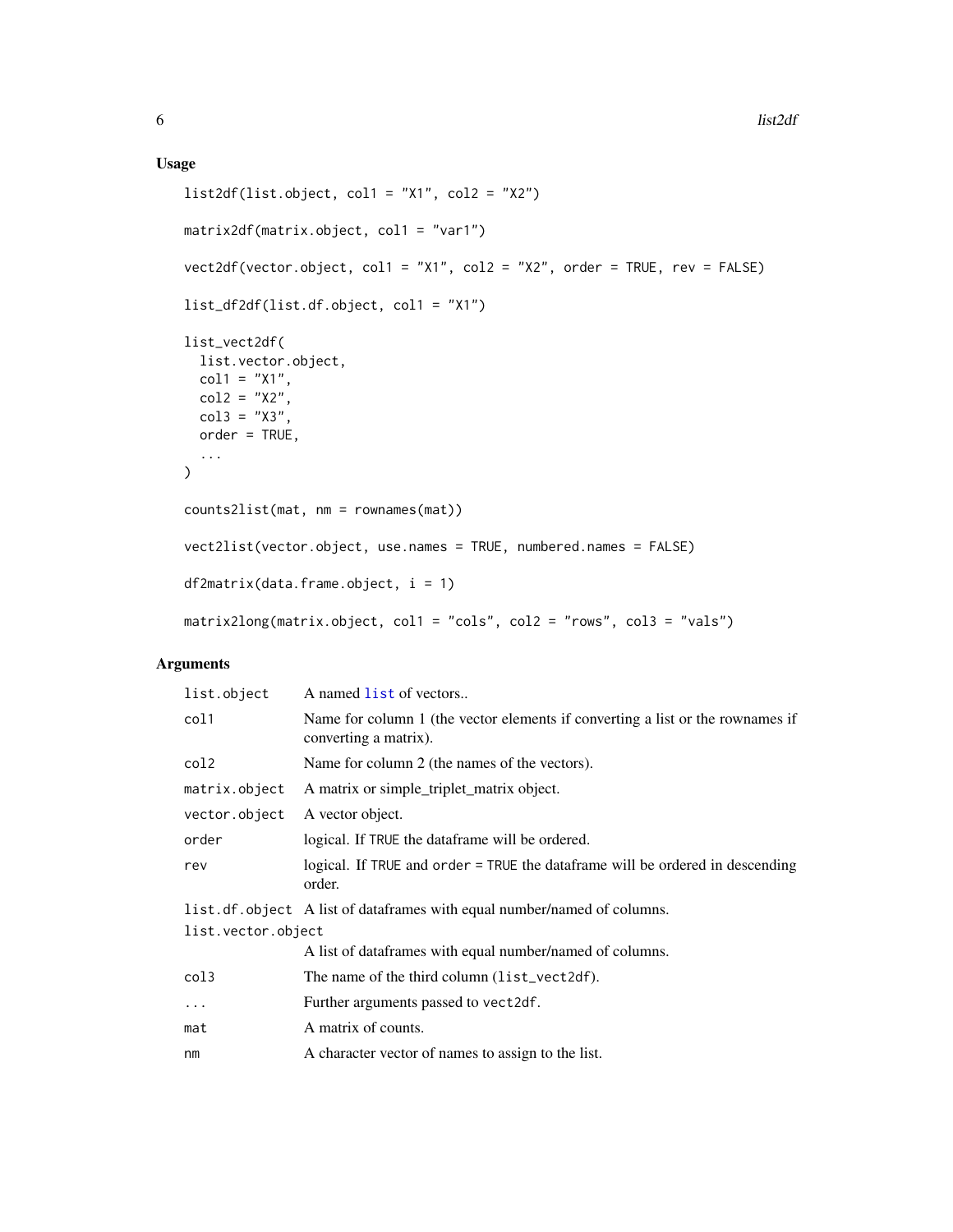#### <span id="page-6-0"></span>list2df 7

| use.names         | logical. If TRUE and the vector is named, these names will be transferred to the<br>list names.                                                   |
|-------------------|---------------------------------------------------------------------------------------------------------------------------------------------------|
|                   | numbered.names logical. If TRUE padded numbers will be used as list names. If FALSE the vector<br>elements themselves will become the list names. |
| data.frame.object |                                                                                                                                                   |
|                   | A data.frame object.                                                                                                                              |
|                   | The column number or name to become the rownames of the matrix.                                                                                   |

# Value

list2df - Returns a dataframe with two columns.

matrix2df - Returns a dataframe.

vect2df - Returns a dataframe.

list\_df2df - Returns a dataframe.

list\_vect2df - Returns a dataframe.

counts2list - Returns a list of elements.

vect2list - Returns a list of named elements.

df2matrix - Returns a matrix.

matrix2long - Returns a long format dataframe.

#### See Also

[mtabulate](#page-13-1)

```
lst1 <- list(x=c("foo", "bar"), y=1:5)
list2df(lst1)
lst2 \leftarrow list(a=c("hello", "everybody"), b = mtcars[1:6, 1])list2df(lst2, "col 1", "col 2")
matrix2df(mtcars)
matrix2df(cor(mtcars))
matrix2df(matrix(1:9, ncol=3))
vect2df(1:10)
vect2df(c(table(mtcars[, "gear"])))
list_df2df(list(mtcars, mtcars))
L1 <- list(a=1:10, b=1:6, c=5:8)
list_vect2df(L1)
L2 \leftarrow list(months=setNames(1:12, month.abb),
  numbers=1:6,
  states=setNames(factor(state.name[1:4]), state.abb[1:4])
```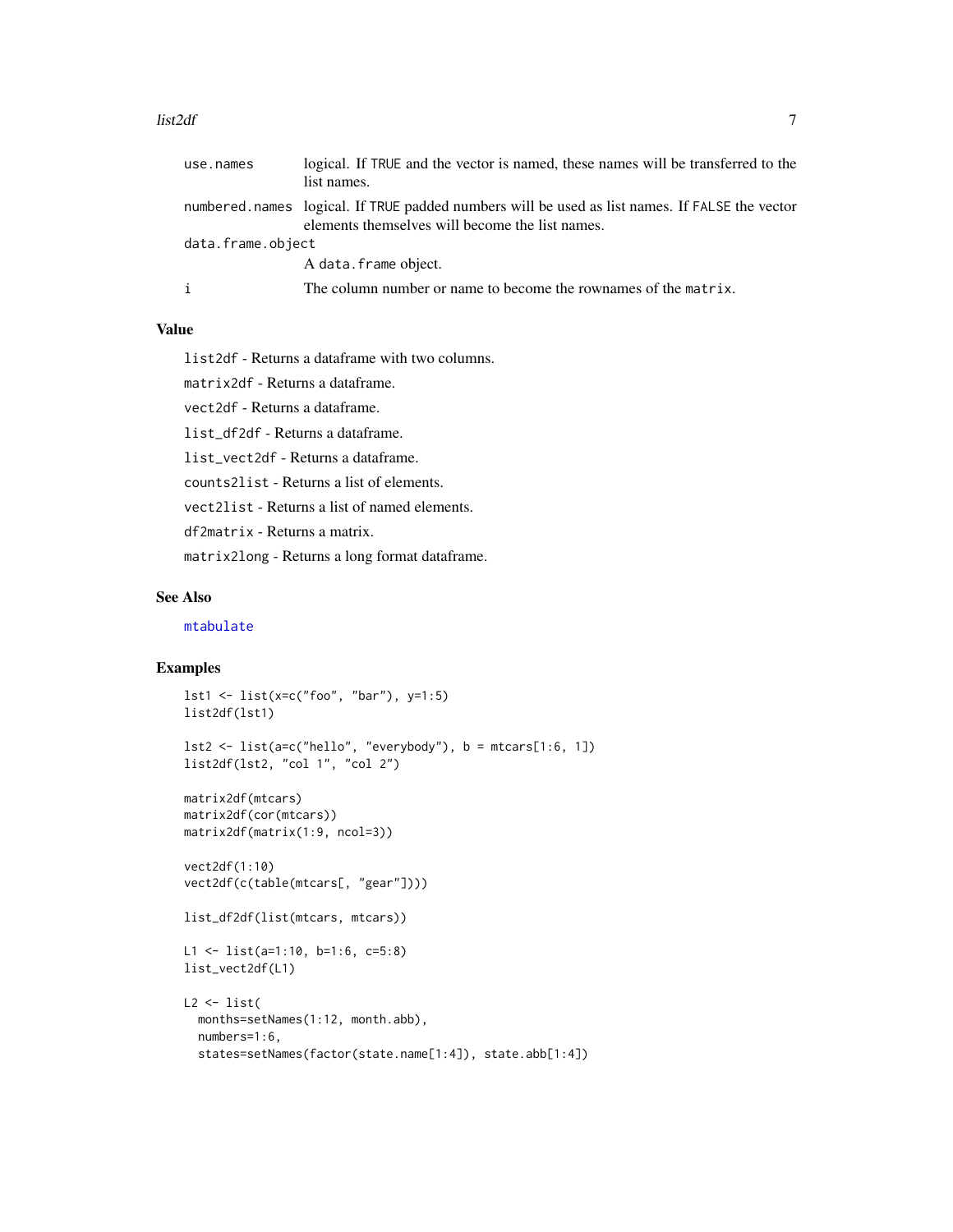```
\mathcal{L}list_vect2df(L2)
set.seed(10)
cnts <- data.frame(month=month.name,
    matrix(sample(0:2, 36, TRUE), ncol=3))
counts2list(cnts[, -1], cnts[, 1])
df2matrix(cnts)
counts2list(df2matrix(cnts))
counts2list(t(df2matrix(cnts)))
mat < -matrix(1:9, ncol=3)matrix2long(mat)
matrix2long(mtcars)
## Not run:
library(qdap)
term \leq c("the ", "she", " wh")
(out <- with(raj.act.1, termco(dialogue, person, term)))
x \leftarrow \text{counts}(\text{out})counts2list(x[, -c(1:2)], x[, 1])
## End(Not run)
vect2list(LETTERS[1:10])
vect2list(LETTERS[1:10], numbered.names = TRUE)
x <- setNames(LETTERS[1:4], paste0("Element_", 1:4))
vect2list(x)
vect2list(x, FALSE)
vect2list(x, FALSE, TRUE)
```
<span id="page-7-1"></span>loc\_split *Split Data Forms at Specified Locations*

#### Description

Split data forms at specified integer locations.

#### Usage

```
loc\_split(x, locus, names = NULL, ...)## S3 method for class 'list'
loc\_split(x, locs, names = NULL, ...)## S3 method for class 'data.frame'
loc\_split(x, locs, names = NULL, ...)
```
<span id="page-7-0"></span>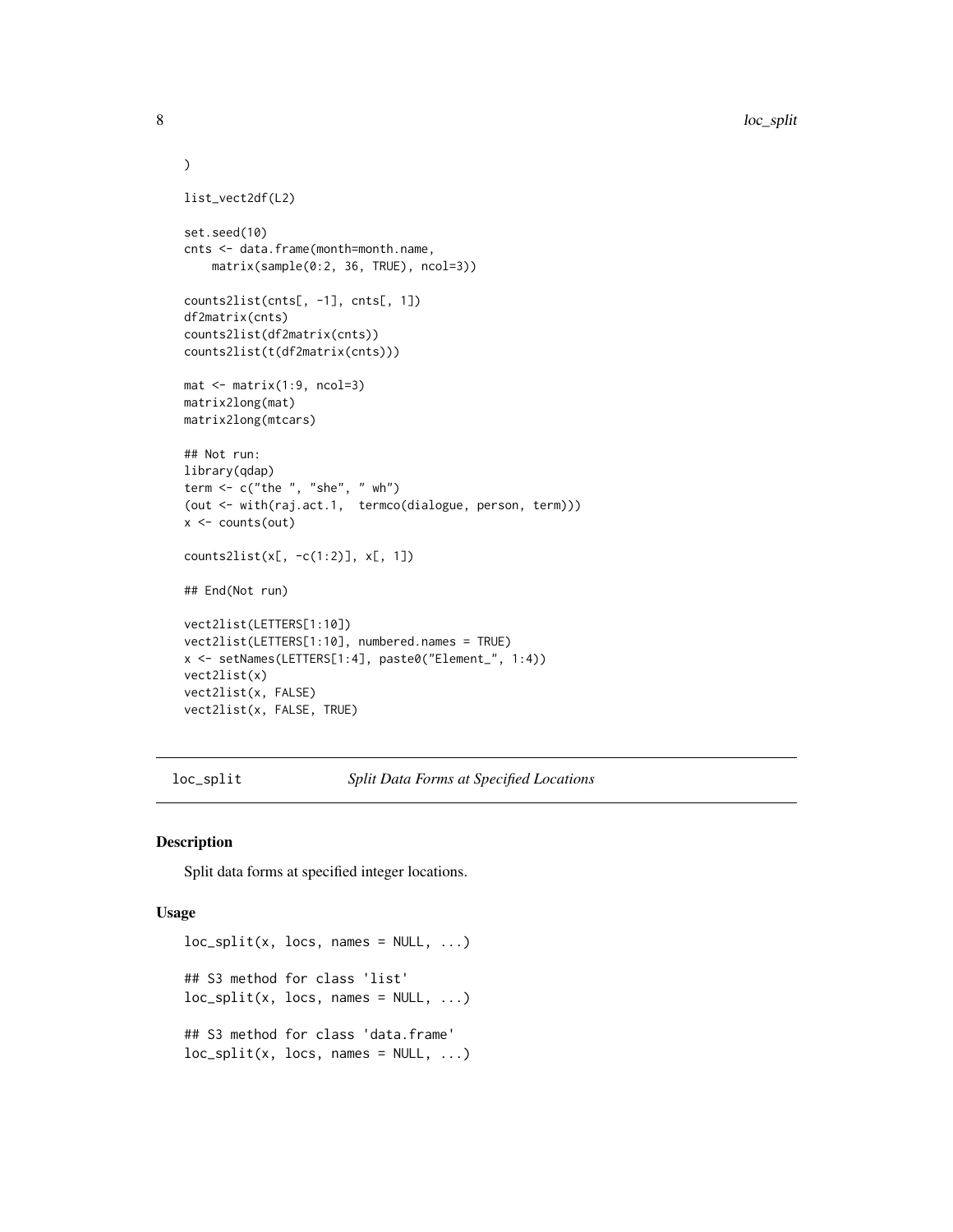```
## S3 method for class 'matrix'
loc\_split(x, locus, names = NULL, ...)## S3 method for class 'numeric'
loc\_split(x, locus, names = NULL, ...)## S3 method for class 'factor'
loc\_split(x, locus, names = NULL, ...)## S3 method for class 'character'
loc\_split(x, locs, names = NULL, ...)## Default S3 method:
loc\_split(x, locus, names = NULL, ...)
```
#### Arguments

| X.        | A data form (list, vector, data, frame, matrix).                                                         |
|-----------|----------------------------------------------------------------------------------------------------------|
| locs      | A vector of integer locations to split at. If locs contains the index 1, it will be<br>silently dropped. |
| names     | Optional vector of names to give to the list elements.                                                   |
| $\ddotsc$ | Ignored.                                                                                                 |

# Value

Returns of list of data forms broken at the locs.

#### Note

Two dimensional object will retain dimension (i.e., drop = FALSE is used).

# See Also

[run\\_split](#page-17-1), [split\\_vector](#page-19-1) [https://github.com/trinker/loc\\_split\\_example](https://github.com/trinker/loc_split_example) for practical usage.

```
## character
loc_split(LETTERS, c(4, 10, 16))
loc_split(LETTERS, c(4, 10, 16), c("dog", "cat", "chicken", "rabbit"))
## numeric
loc_split(1:100, c(33, 66))
## factor
(p_chng <- head(1 + cumsum(rle(as.character(CO2[["Plant"]]))[[1]]), -1))
loc_split(CO2[["Plant"]], p_chng)
```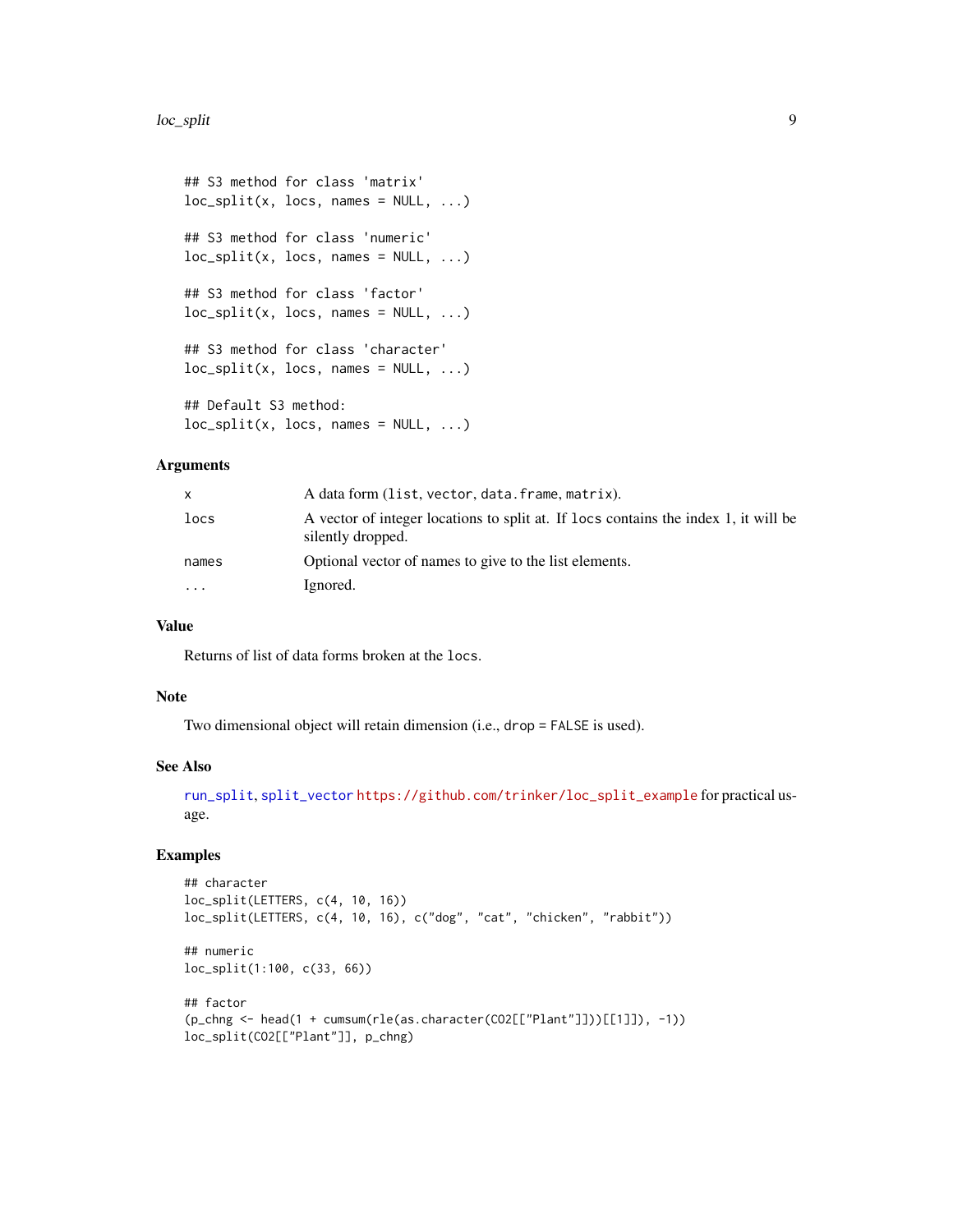<span id="page-9-0"></span>10 lookup and the state of the state of the state of the state of the state of the state of the state of the state of the state of the state of the state of the state of the state of the state of the state of the state of

```
## list
loc_split(as.list(LETTERS), c(4, 10, 16))
## data.frame
(vs_change <- head(1 + cumsum(rle(as.character(mtcars[["vs"]]))[[1]]), -1))
loc_split(mtcars, vs_change)
## matrix
(mat <- matrix(1:50, nrow=10))
loc_split(mat, c(3, 6, 10))
```
<span id="page-9-1"></span>

| lookup | Hash Table/Dictionary Lookup 100kup - Rhrefhttp://datatable.r-                  |
|--------|---------------------------------------------------------------------------------|
|        | forge.r-project.org/ <b>data.table</b> based hash table useful for large vector |
|        | <i>lookups.</i>                                                                 |

#### **Description**

%l% - A binary operator version of lookup for when key.match is a data.frame or named list.

%l+% - A binary operator version of lookup for when key.match is a data.frame or named list and missing is assumed to be NULL.

%lc% - A binary operator version of lookup for when key.match is a data.frame or named list and all arguments are converted to character.

%lc+% - A binary operator version of lookup for when key.match is a data.frame or named list, missing is assumed to be NULL, and all arguments are converted to character.

#### Usage

```
lookup(terms, key.match, key.reassign = NULL, missing = NA)
## S3 method for class 'list'
lookup(terms, key.match, key.reassign = NULL, missing = NA)
## S3 method for class 'data.frame'
lookup(terms, key.match, key.reassign = NULL, missing = NA)
## S3 method for class 'matrix'
lookup(terms, key.match, key.reassign = NULL, missing = NA)
## S3 method for class 'numeric'
lookup(terms, key.match, key.reassign, missing = NA)
## S3 method for class 'factor'
lookup(terms, key.match, key.reassign, missing = NA)
## S3 method for class 'character'
lookup(terms, key.match, key.reassign, missing = NA)
```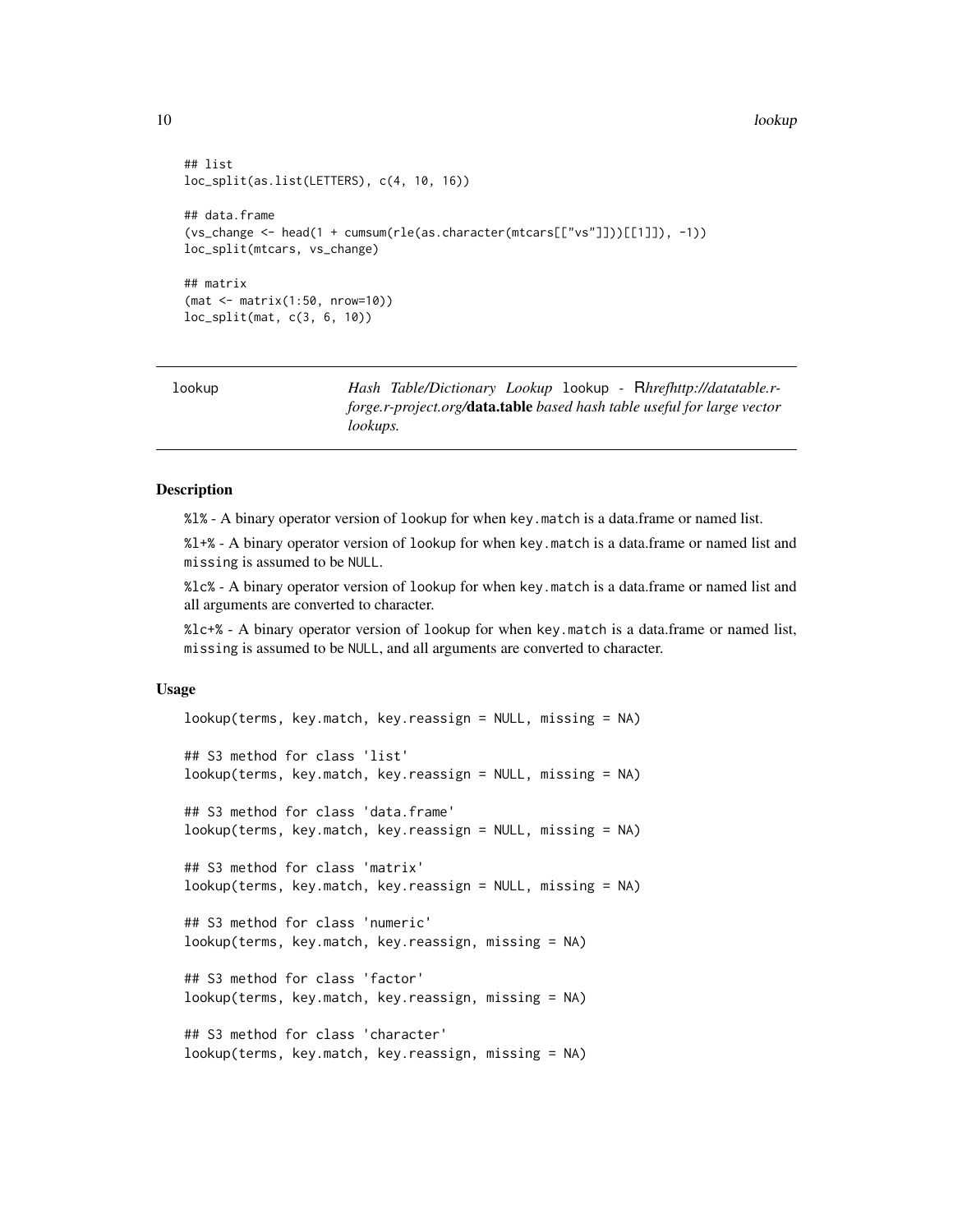#### <span id="page-10-0"></span>lookup 11

terms %l% key.match terms %l+% key.match terms %lc% key.match terms %lc+% key.match

# Arguments

| terms        | A vector of terms to undergo a lookup.                                                                                                                                                                                                  |
|--------------|-----------------------------------------------------------------------------------------------------------------------------------------------------------------------------------------------------------------------------------------|
| key.match    | Takes one of the following: (1) a two column data.frame of a match key and<br>reassignment column, (2) a named list of vectors (Note: if data.frame or named<br>list supplied no key reassign needed) or (3) a single vector match key. |
| key.reassign | A single reassignment vector supplied if key match is not a two column data.frame/named<br>list.                                                                                                                                        |
| missing      | Value to assign to terms not matching the key match. If set to NULL the original<br>values in terms corresponding to the missing elements are retained.                                                                                 |

# Value

Outputs A new vector with reassigned values.

# See Also

[setDT](#page-0-0), [hash](#page-1-1)

```
## Supply a dataframe to key.match
lookup(1:5, data.frame(1:4, 11:14))
## Retain original values for missing
lookup(1:5, data.frame(1:4, 11:14), missing=NULL)
lookup(LETTERS[1:5], data.frame(LETTERS[1:5], 100:104))
lookup(LETTERS[1:5], factor(LETTERS[1:5]), 100:104)
## Supply a named list of vectors to key.match
codes <- list(
   A = c(1, 2, 4),
   B = c(3, 5),
   C = 7,
   D = c(6, 8:10))
lookup(1:10, codes)
```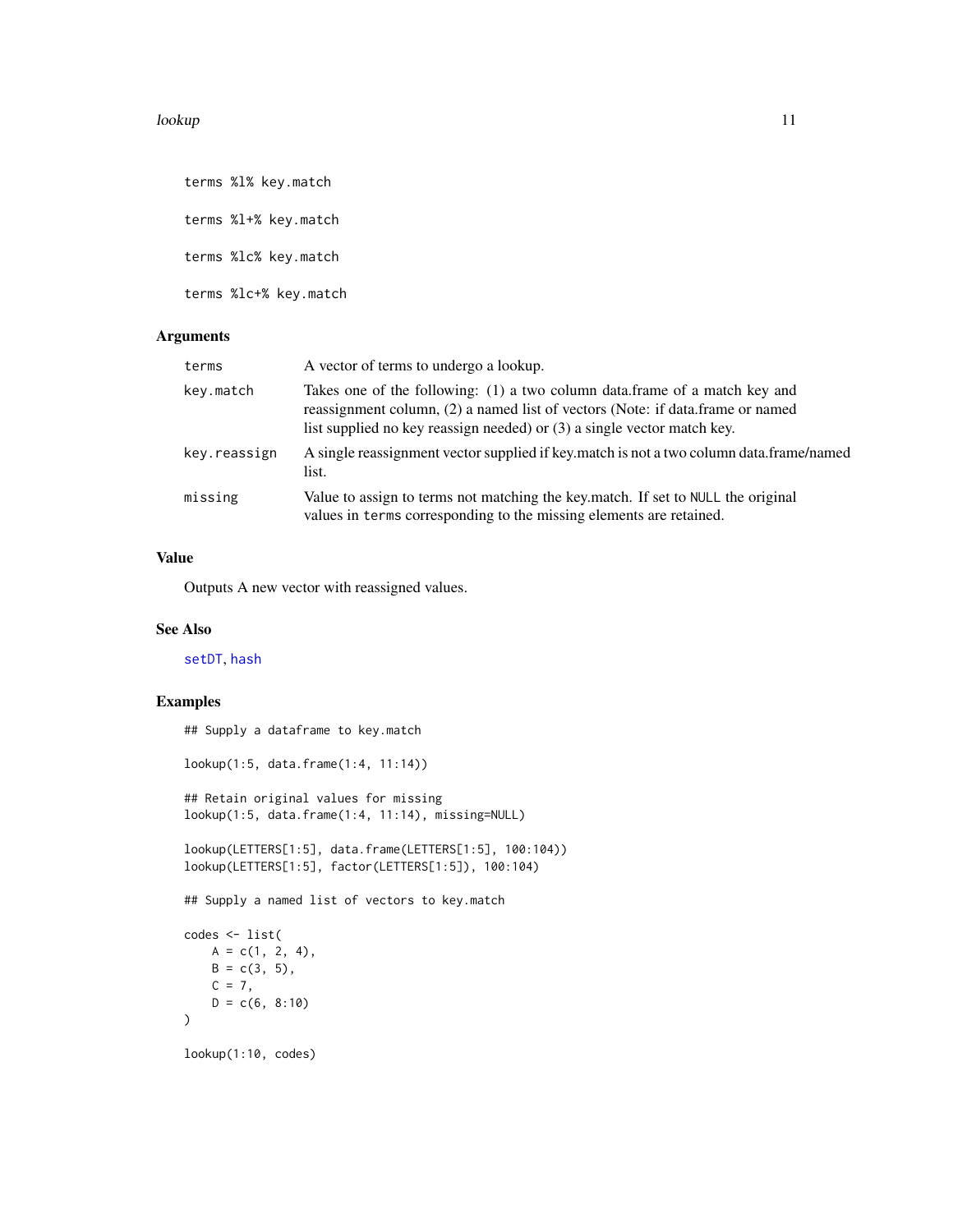```
## Supply a single vector to key.match and key.reassign
lookup(mtcars$carb, sort(unique(mtcars$carb)),
    c("one", "two", "three", "four", "six", "eight"))
lookup(mtcars$carb, sort(unique(mtcars$carb)),
    seq(10, 60, by=10))
## %l%, a binary operator version of lookup
1:5 %l% data.frame(1:4, 11:14)
1:10 %l% codes
1:12 %l% codes
1:12 %l+% codes
(key <- data.frame(a=1:3, b=factor(paste0("l", 1:3))))
1:3 %l% key
##Larger Examples
key <- data.frame(x=1:2, y=c("A", "B"))
big.vec <- sample(1:2, 3000000, TRUE)
out <- lookup(big.vec, key)
out[1:20]
## A big string to recode with variation
## means a bigger dictionary
recode_me <- sample(1:(length(LETTERS)*10), 10000000, TRUE)
## Time it
tic <- Sys.time()
output <- recode_me %l% split(1:(length(LETTERS)*10), LETTERS)
difftime(Sys.time(), tic)
## view it
sample(output, 100)
```

| lookup_e | Hash Table/Dictionary Lookup lookup_e - Environment based hash |
|----------|----------------------------------------------------------------|
|          | table useful for large vector lookups.                         |

# Description

%le% - A binary operator version of lookup\_e for when key.match is a data.frame or named list.

%le+% - A binary operator version of lookup\_e for when key.match is a data.frame or named list and missing is assumed to be NULL.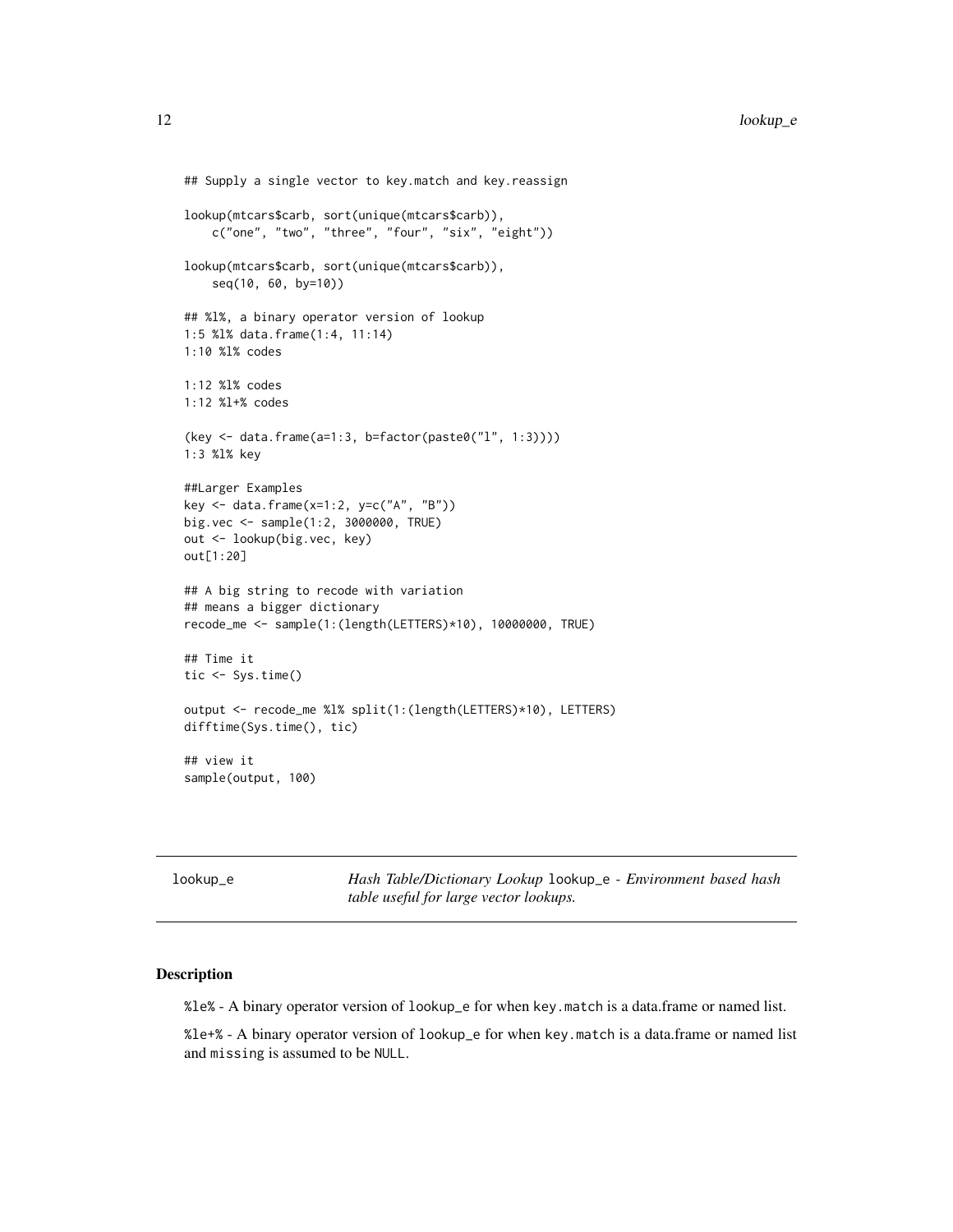#### <span id="page-12-0"></span>lookup\_e to the 13 second state of the 13 second state of the 13 second state of the 13 second state of the 13

# Usage

```
lookup_e(terms, key.match, key.reassign = NULL, missing = NA)
## S3 method for class 'matrix'
lookup_e(terms, key.match, key.reassign = NULL, missing = NA)
## S3 method for class 'data.frame'
lookup_e(terms, key.match, key.reassign = NULL, missing = NA)
## S3 method for class 'list'
lookup_e(terms, key.match, key.reassign = NULL, missing = NA)
## S3 method for class 'numeric'
lookup_e(terms, key.match, key.reassign = NULL, missing = NA)
## S3 method for class 'factor'
lookup_e(terms, key.match, key.reassign = NULL, missing = NA)
## S3 method for class 'character'
lookup_e(terms, key.match, key.reassign = NULL, missing = NA)
```
terms %le% key.match

terms %le+% key.match

# **Arguments**

| terms        | A vector of terms to undergo a lookup_e.                                                                                                                                                                                                |
|--------------|-----------------------------------------------------------------------------------------------------------------------------------------------------------------------------------------------------------------------------------------|
| key.match    | Takes one of the following: (1) a two column data.frame of a match key and<br>reassignment column, (2) a named list of vectors (Note: if data.frame or named<br>list supplied no key reassign needed) or (3) a single vector match key. |
| key.reassign | A single reassignment vector supplied if key match is not a two column data.frame/named<br>list.                                                                                                                                        |
| missing      | Value to assign to terms not matching the key.match. If set to NULL the original<br>values in terms corresponding to the missing elements are retained.                                                                                 |

#### Value

Outputs A new vector with reassigned values.

#### See Also

[new.env](#page-0-0), [lookup](#page-9-1),

#### Examples

lookup\_e(1:5, data.frame(1:4, 11:14))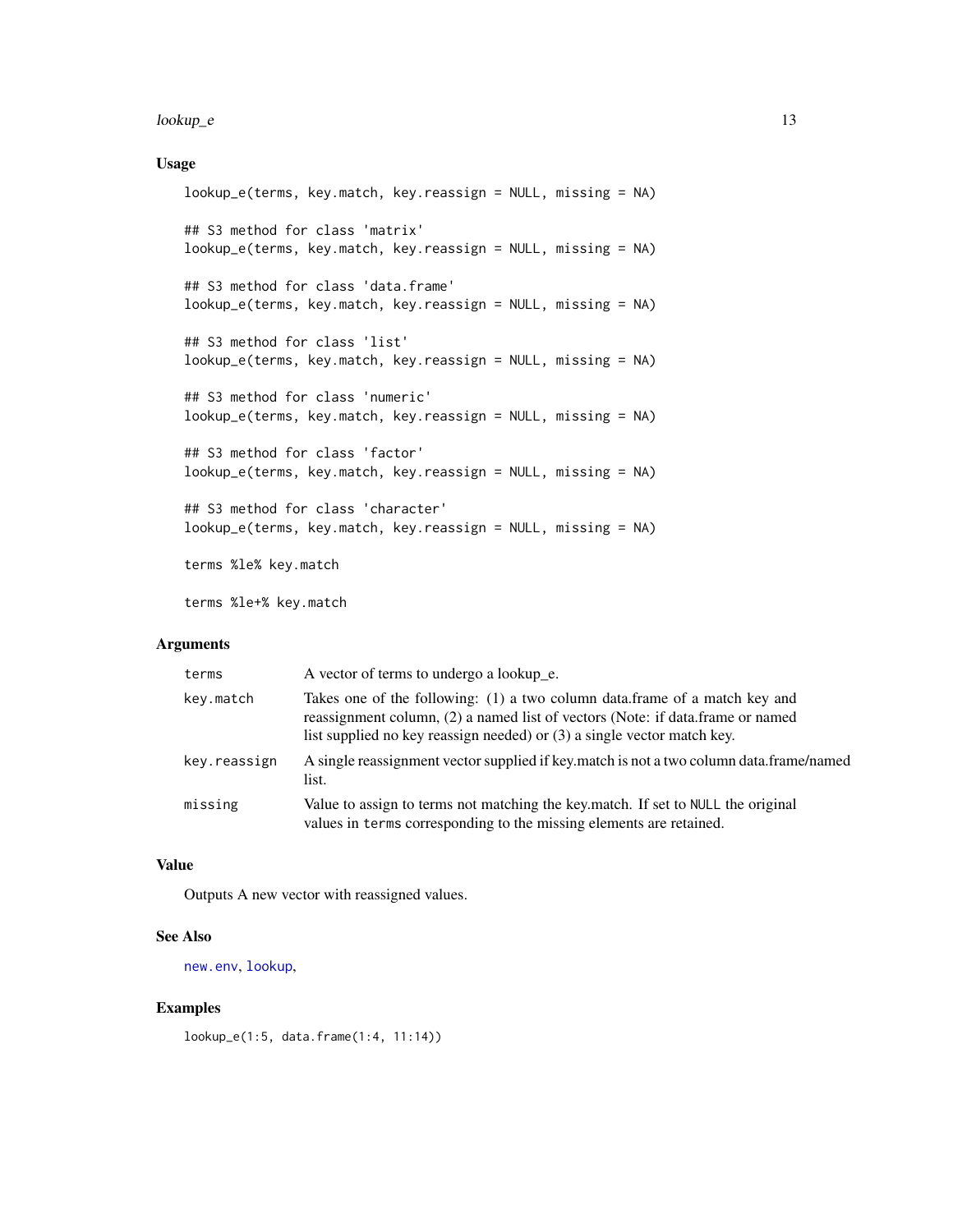#### <span id="page-13-0"></span>14 mtabulate **12** mtabulate **12** mtabulate **12** mtabulate **12** mtabulate **12** mtabulate **12** mtabulate **12** mtabulate **12** mtabulate **12** mtabulate **12** mtabulate **12** mtabulate **12** mtabulate **12** mtabulate **12** mtabulate

```
## Retain original values for missing
lookup_e(1:5, data.frame(1:4, 11:14), missing=NULL)
lookup_e(LETTERS[1:5], data.frame(LETTERS[1:5], 100:104))
lookup_e(LETTERS[1:5], factor(LETTERS[1:5]), 100:104)
## Supply a named list of vectors to key.match
codes <- list(
   A = c(1, 2, 4),B = c(3, 5),
   C = 7,D = c(6, 8:10))
lookup_e(1:10, codes)
## Supply a single vector to key.match and key.reassign
lookup_e(mtcars$carb, sort(unique(mtcars$carb)),
    c("one", "two", "three", "four", "six", "eight"))
lookup_e(mtcars$carb, sort(unique(mtcars$carb)),
    seq(10, 60, by=10))
## %le%, a binary operator version of lookup
1:5 %le% data.frame(1:4, 11:14)
1:10 %le% codes
1:12 %le% codes
1:12 %le+% codes
```
<span id="page-13-1"></span>mtabulate *Tabulate Frequency Counts for Multiple Vectors*

# Description

Similar to [tabulate](#page-0-0) that works on multiple vectors.

#### Usage

```
mtabulate(vects)
```
#### Arguments

vects A [vector](#page-0-0), [list](#page-0-0), or [data.frame](#page-0-0) of named/unnamed vectors.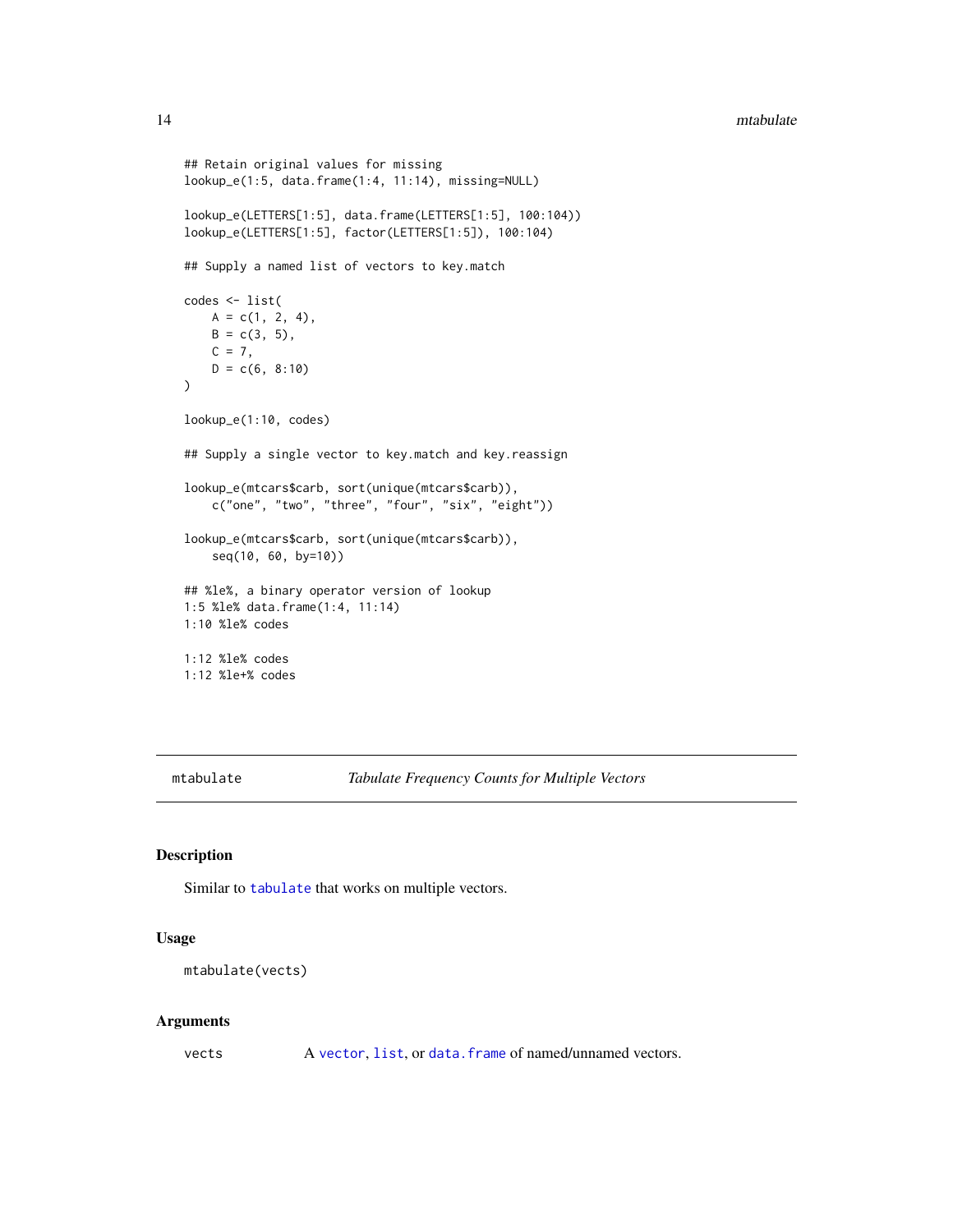<span id="page-14-0"></span>pad 15

# Value

Returns a [data.frame](#page-0-0) with columns equal to number of unique elements and the number of rows equal to the the original length of the [vector](#page-0-0), [list](#page-0-0), or [data.frame](#page-0-0) (length equals ncols in [data.frame](#page-0-0)). If list of vectors is named these will be the rownames of the dataframe.

# Author(s)

Joran Elias and Tyler Rinker <tyler.rinker@gmail.com>.

# References

<http://stackoverflow.com/a/9961324/1000343>

# See Also

[tabulate](#page-0-0), [counts2list](#page-4-1)

#### Examples

```
mtabulate(list(w=letters[1:10], x=letters[1:5], z=letters))
mtabulate(list(mtcars$cyl[1:10]))
## Dummy coding
mtabulate(mtcars$cyl[1:10])
mtabulate(CO2[, "Plant"])
dat <- data.frame(matrix(sample(c("A", "B"), 30, TRUE), ncol=3))
mtabulate(dat)
t(mtabulate(dat))
```

```
counts2list(mtabulate(dat))
```
<span id="page-14-1"></span>

pad *Pad Strings*

#### Description

A convenience wrapper for [sprintf](#page-0-0) that pads the front end of strings with spaces or 0s. Useful for creating multiple uniform directories that will maintain correct order.

#### Usage

 $pad(x, padding = max(nchar(as.character(x))), sort = TRUE, type = "detect")$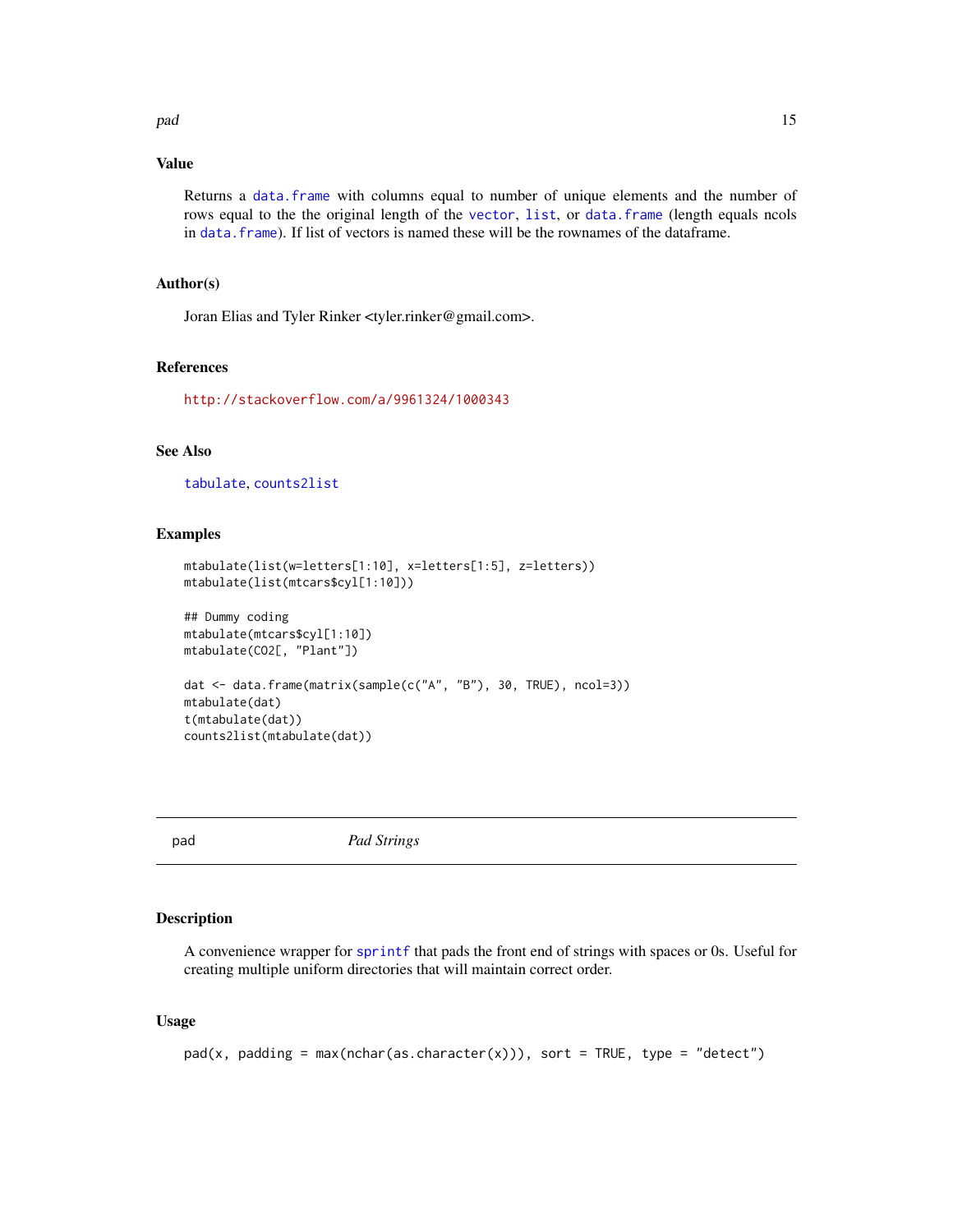### <span id="page-15-0"></span>Arguments

| X       | A character, factor, numeric vector.                                                                                                                                                                         |
|---------|--------------------------------------------------------------------------------------------------------------------------------------------------------------------------------------------------------------|
| padding | Number of characters to pad. Default makes all elements of a string the number<br>of characters of the element with the maximum characters.                                                                  |
| sort    | logical. If TRUE the outcome is sorted.                                                                                                                                                                      |
| type    | A character string of "detect", "numeric", "character", "d" or "s". If nu-<br>meric zeros are padded. If character spaces are padded. The detect attempts to<br>determine if x is numeric (d) or not $(s)$ . |

#### Value

Returns a character vector every element padded with 0/spaces.

# Note

pad is a wrapper for the [sprintf](#page-0-0) function. pad may behave differently on various platforms in accordance with the documentation for [sprintf](#page-0-0): "actual implementation will follow the C99 standard and fine details (especially the behaviour under user error) may depend on the platform." See [sprintf](#page-0-0) for more information.

# See Also

[sprintf](#page-0-0)

# Examples

```
pad(sample(1:10, 10))
pad(sample(1:10, 10), sort=FALSE)
pad(as.character(sample(1:10, 10)))
pad(as.character(sample(1:10, 10)), sort=FALSE)
pad(as.character(sample(1:10, 10)), 4)
pad(month.name)
```
print.v\_outer *Prints a v\_outer Object.*

# Description

Prints a v\_outer object.

#### Usage

```
## S3 method for class 'v_outer'
print(x, digits = 3, ...)
```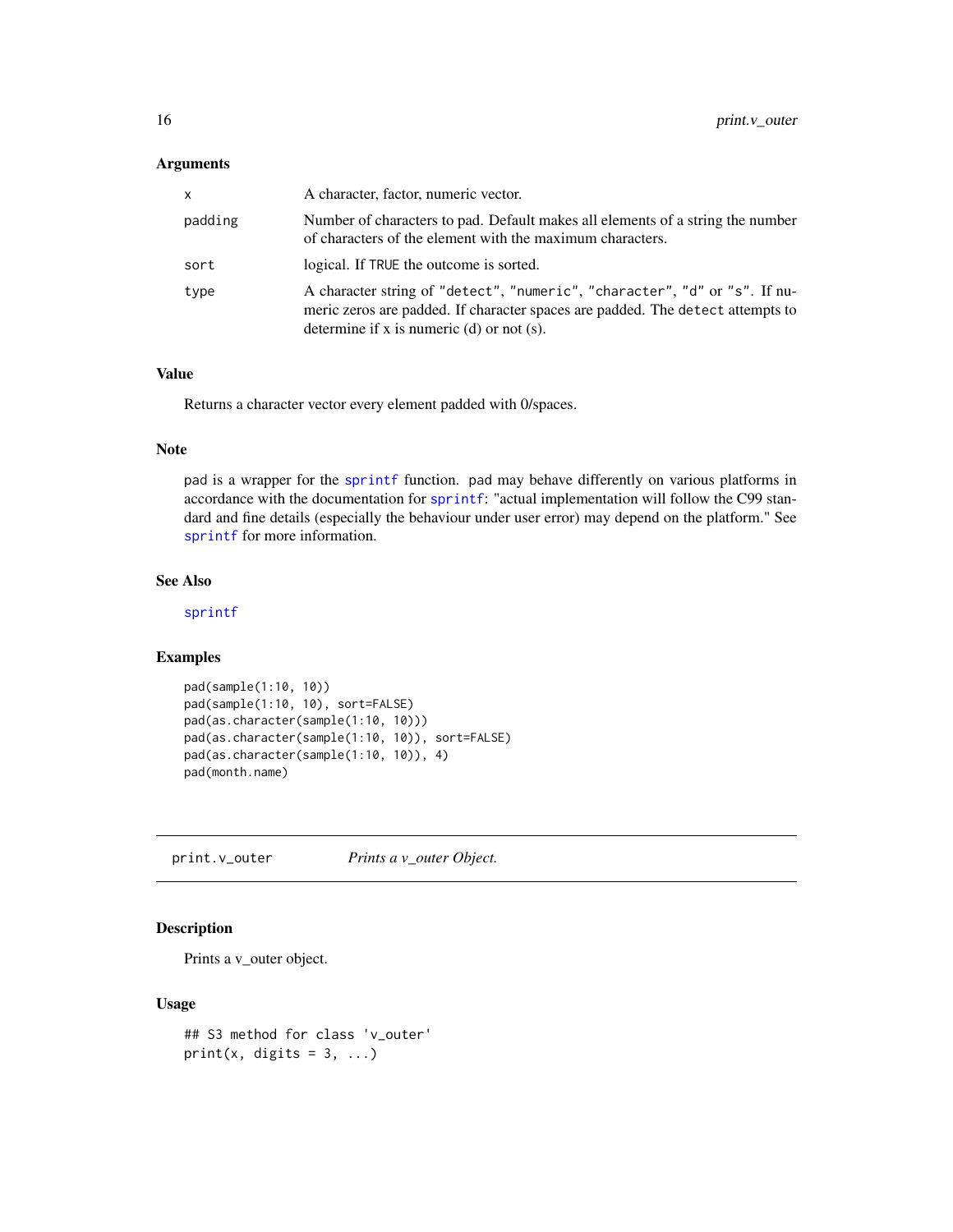# <span id="page-16-0"></span>read\_docx 17

### Arguments

| X                       | The v outer object                 |
|-------------------------|------------------------------------|
| digits                  | Number of decimal places to print. |
| $\cdot$ $\cdot$ $\cdot$ | ignored                            |

#### read\_docx *Read in .docx Content*

# Description

Read in the content from a .docx file.

#### Usage

read\_docx(file, skip = 0)

#### Arguments

| file | The path to the .docx file.  |
|------|------------------------------|
| skip | The number of lines to skip. |

#### Value

Returns a character vector.

# Author(s)

Bryan Goodrich and Tyler Rinker <tyler.rinker@gmail.com>.

```
## Not run:
## Mining Citation
url_dl("http://umlreading.weebly.com/uploads/2/5/2/5/25253346/whole_language_timeline-updated.docx")
(txt <- read_docx("whole_language_timeline-updated.docx"))
library(qdapTools); library(ggplot2); library(qdap)
txt <- rm_non_ascii(txt)
parts <- split_vector(txt, split = "References", include = TRUE, regex=TRUE)
parts[[1]]
rm_citation(unbag(parts[[1]]), extract=TRUE)[[1]]
## By line
rm_citation(parts[[1]], extract=TRUE)
```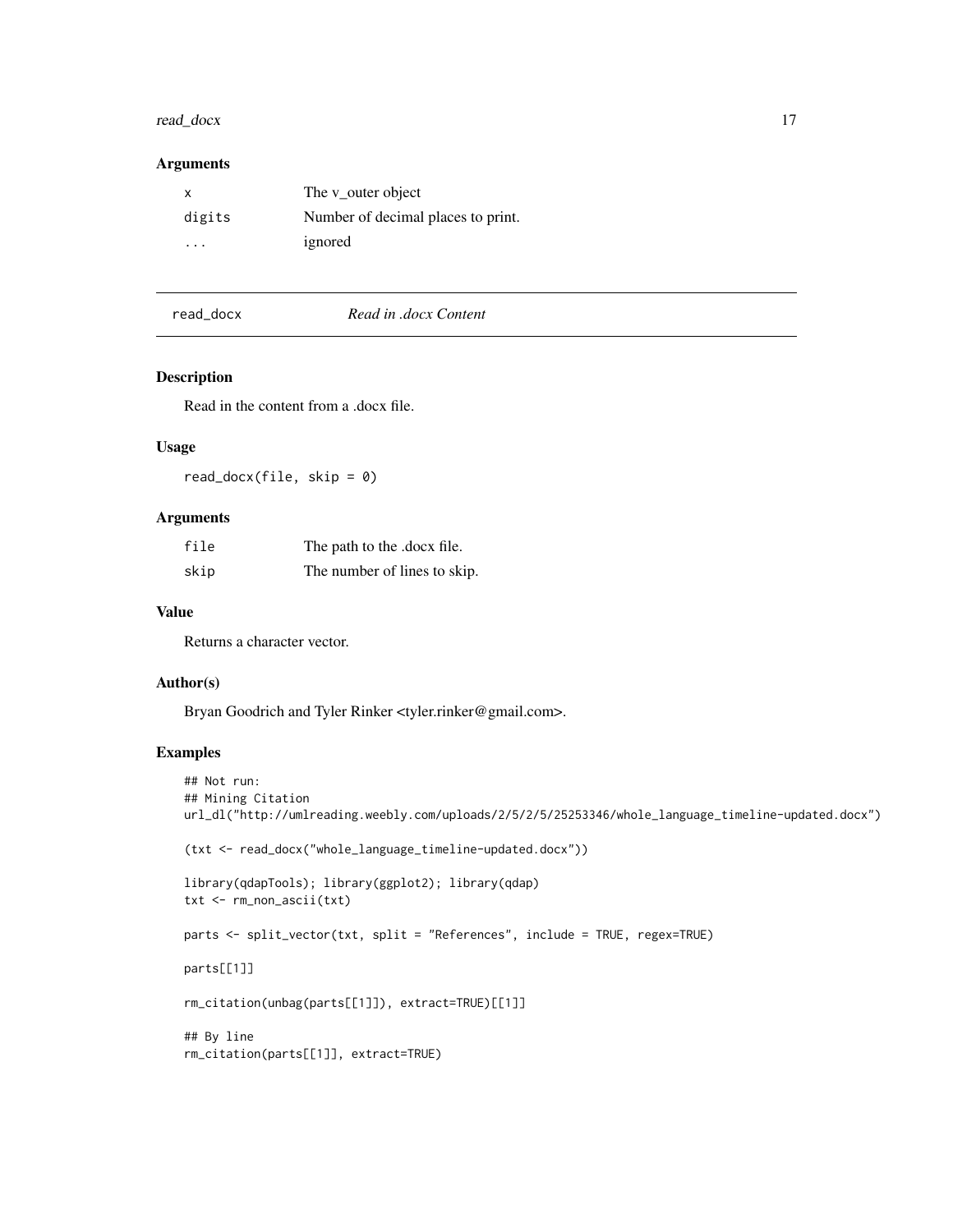```
## Frequency
left_just(cites <- list2df(sort(table(rm_citation(unbag(parts[[1]]),
    extract=TRUE)), T), "freq", "citation")[2:1])
## Distribution of citations (find locations and then plot)
cite_locs <- do.call(rbind, lapply(cites[[1]], function(x){
   m <- gregexpr(x, unbag(parts[[1]]), fixed=TRUE)
   data.frame(
       citation=x,
       start = m[[1]] - 5,
       end = m[[1]] + 5 + attributes(m[[1]])[["match.length"]])
}))
ggplot(cite_locs) +
   geom_segment(aes(x=start, xend=end, y=citation, yend=citation), size=3,
       color="yellow") +
   xlab("Duration") +
    scale_x_{continuous}(expand = c(0,0),
       limits = c(0, nchar(unbag(parts[[1]])) + 25)) +theme_grey() +
    theme(
       panel.grid.major=element_line(color="grey20"),
       panel.grid.minor=element_line(color="grey20"),
       plot.background = element_rect(fill="black"),
       panel.background = element_rect(fill="black"),
       panel.border = element_rect(colour = "grey50", fill=NA, size=1),
       axis.text=element_text(color="grey50"),
       axis.title=element_text(color="grey50")
   )
```
## End(Not run)

<span id="page-17-1"></span>run\_split *Split a String Into Run Chunks*

#### Description

Splits a string into a vector of runs.

#### Usage

```
run_split(x)
```
#### Arguments

x A string.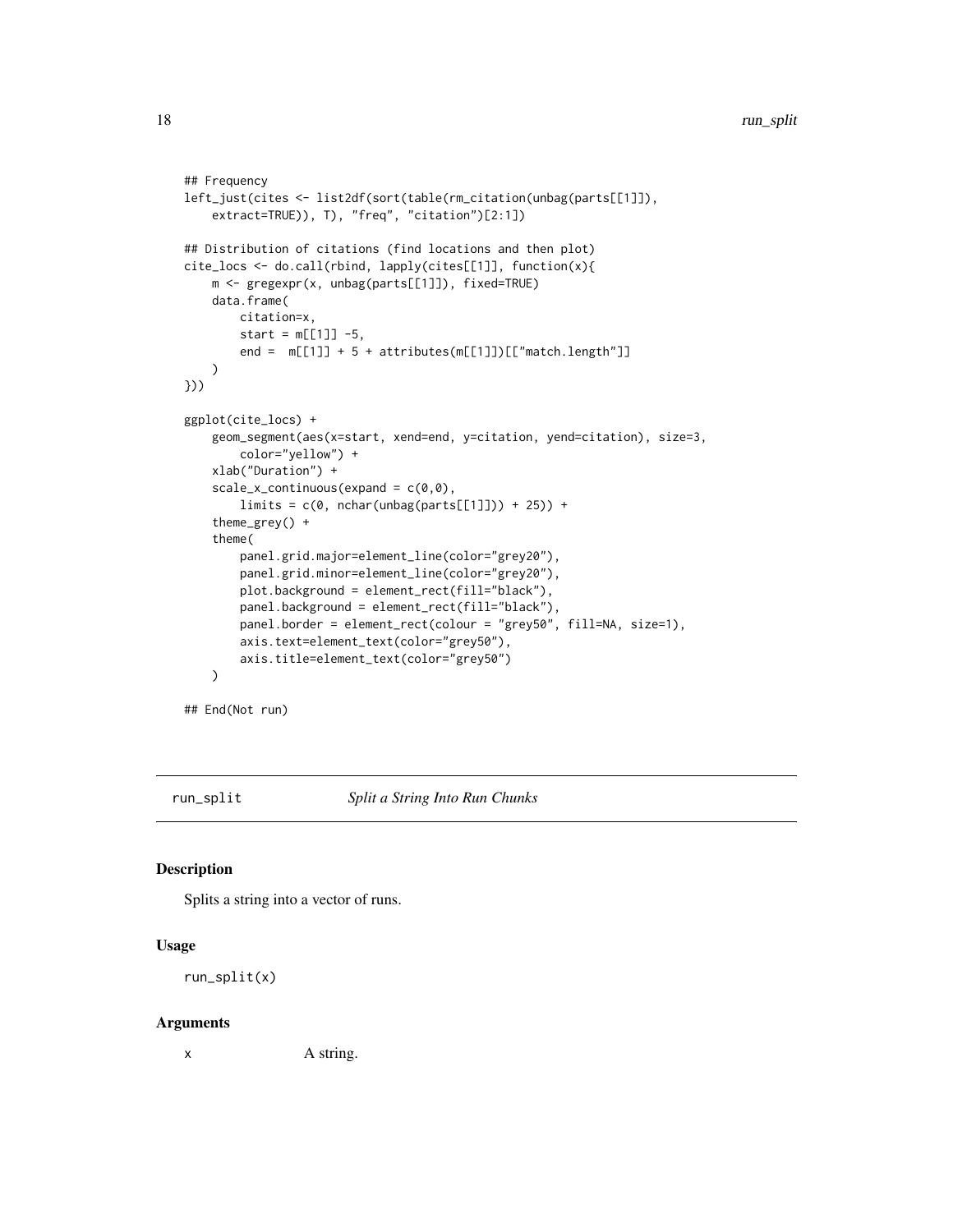<span id="page-18-0"></span>shift the state of the state of the state of the state of the state of the state of the state of the state of the state of the state of the state of the state of the state of the state of the state of the state of the stat

# Value

Returns a list of vectors.

# Author(s)

Robert Reed and Tyler Rinker <tyler.rinker@gmail.com>.

# References

<http://stackoverflow.com/a/24319217/1000343>

# See Also

[loc\\_split](#page-7-1), [split\\_vector](#page-19-1)

# Examples

```
run_split(c("122333444455555666666", NA, "abbcccddddeeeeeffffff"))
```
shift *Shift Vector Left/Right*

# Description

Shift a vector left or right n spaces.

# Usage

```
shift(x, n, direction = "right")
```
shift\_right(x, n)

shift\_left(x, n)

# Arguments

| X         | A vector.                                                                              |
|-----------|----------------------------------------------------------------------------------------|
| n         | The number of moves left or right to shift.                                            |
| direction | A direction to shift; must be either "left" or "right". Use explicit directional shift |
|           | functions shift_right and shift_left for better performance.                           |

# Value

Returns a shifted vector.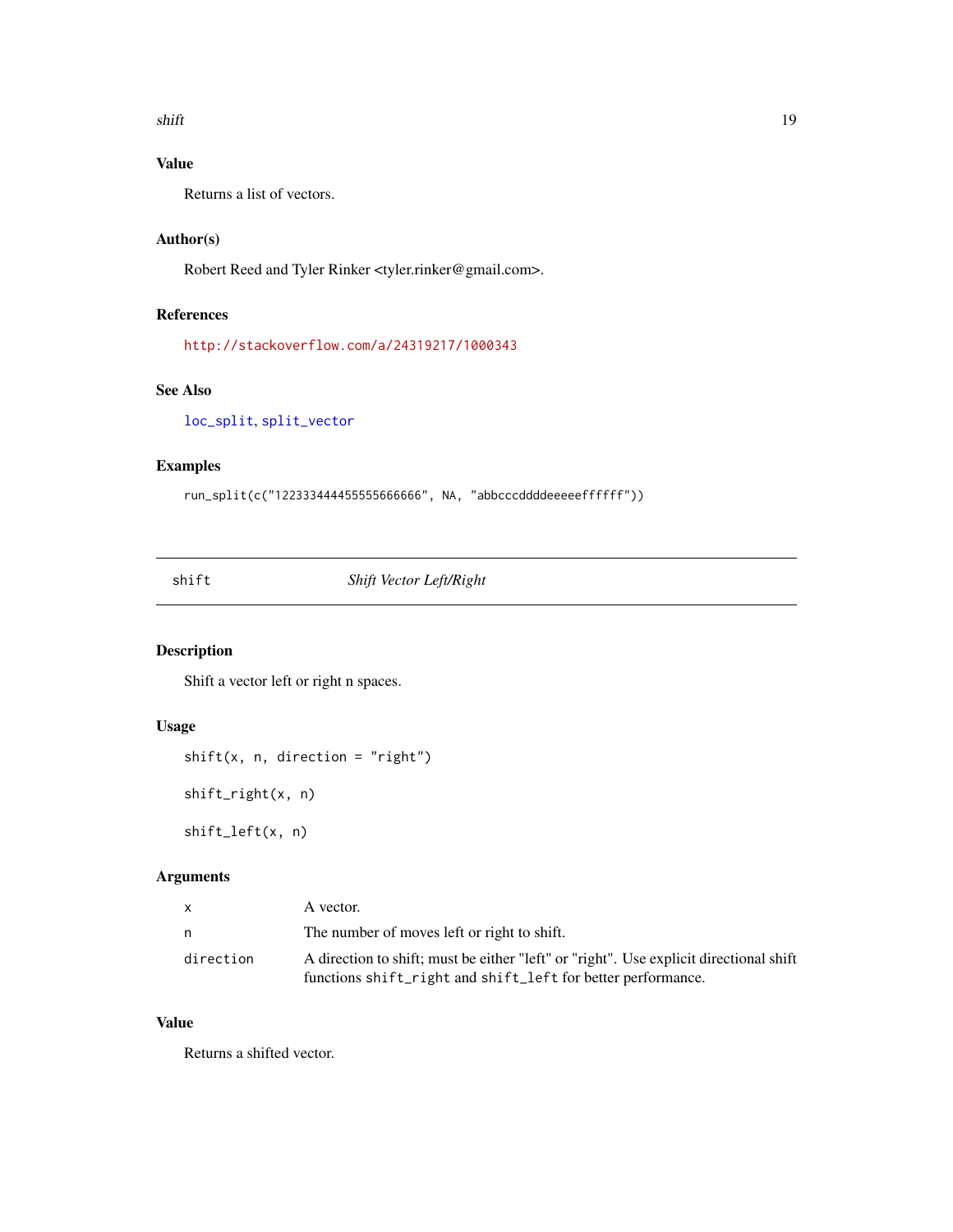# Examples

```
lapply(0:9, function(i) shift(1:10, i))
lapply(0:9, function(i) shift(1:10, i, "left"))
## Explicit, faster shifting
lapply(0:9, function(i) shift_right(1:10, i))
lapply(0:9, function(i) shift_left(1:10, i))
lapply(0:25, function(i) shift_left(LETTERS, i))
```
<span id="page-19-1"></span>split\_vector *Split a Vector By Split Points*

# Description

Splits a vector into a list of vectors based on split points.

# Usage

```
split\_vector(x, split = "", include = FALSE, regex = FALSE, ...)
```
# Arguments

| $\mathsf{x}$ | A vector with split points.                                                                                                                                                                                       |
|--------------|-------------------------------------------------------------------------------------------------------------------------------------------------------------------------------------------------------------------|
| split        | A vector of places (elements) to split on or a regular expression if regex argu-<br>ment is TRUE.                                                                                                                 |
| include      | An integer of 1 (split character(s) are not included in the output), 2 (split<br>character(s) are included at the beginning of the output), or $3$ (split character(s)<br>are included at the end of the output). |
| regex        | logical. If TRUE regular expressions will be enabled for split argument.                                                                                                                                          |
| .            | other arguments passed to grep and grepl.                                                                                                                                                                         |

#### Value

Returns a list of vectors.

# Author(s)

Matthew Flickinger and Tyler Rinker <tyler.rinker@gmail.com>.

# References

<http://stackoverflow.com/a/24319217/1000343>

# See Also

[loc\\_split](#page-7-1), [run\\_split](#page-17-1)

<span id="page-19-0"></span>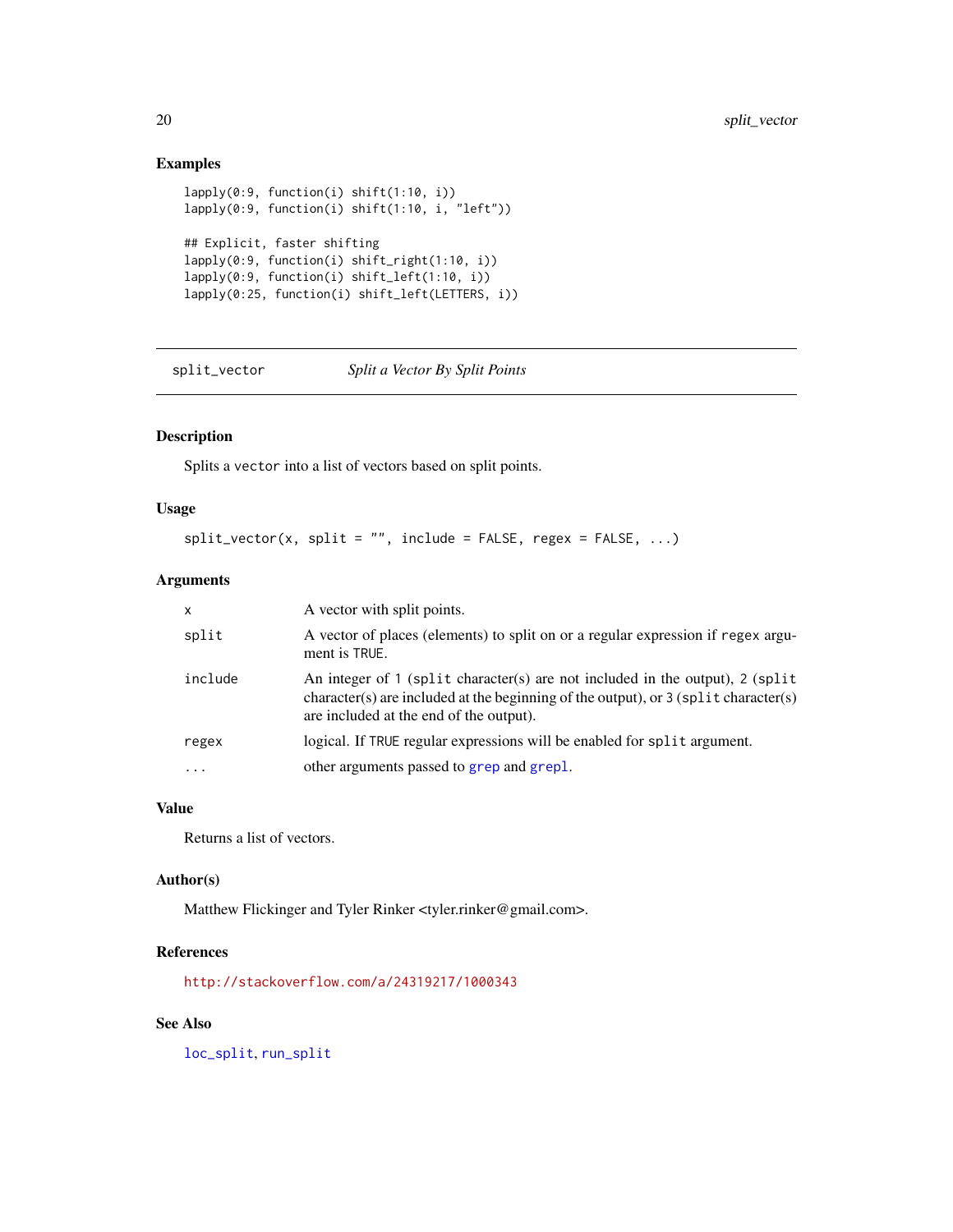#### <span id="page-20-0"></span>start\_end 21

#### Examples

```
set.seed(15)
x <- sample(c("", LETTERS[1:10]), 25, TRUE, prob=c(.2, rep(.08, 10)))
split_vector(x)
split_vector(x, "C")
split_vector(x, c("", "C"))
split_vector(x, include = 0)
split\_vector(x, include = 1)split_vector(x, include = 2)
set.seed(15)
x \le - sample(1:11, 25, TRUE, prob=c(.2, rep(.08, 10)))
split_vector(x, 1)
## relationship to `loc_split`
all.equal(
    split\_vector(x, include = 1),loc\_split(x, which(x == ""), names=1:6)
\mathcal{L}
```
start\_end *Get Location of Start/End Points*

#### Description

Get the locations of start/end places for the ones in a binary vector.

#### Usage

```
start_end(x)
```
# Arguments

x A vector of 1 and 0 or [logical](#page-0-0).

#### Value

Returns a two column data. frame of start and end locations for ones.

#### Author(s)

Roland (<http://stackoverflow.com/users/1412059/roland>) and Tyler Rinker <tyler.rinker@gmail.com>.

# References

<http://stackoverflow.com/a/29184841/1000343>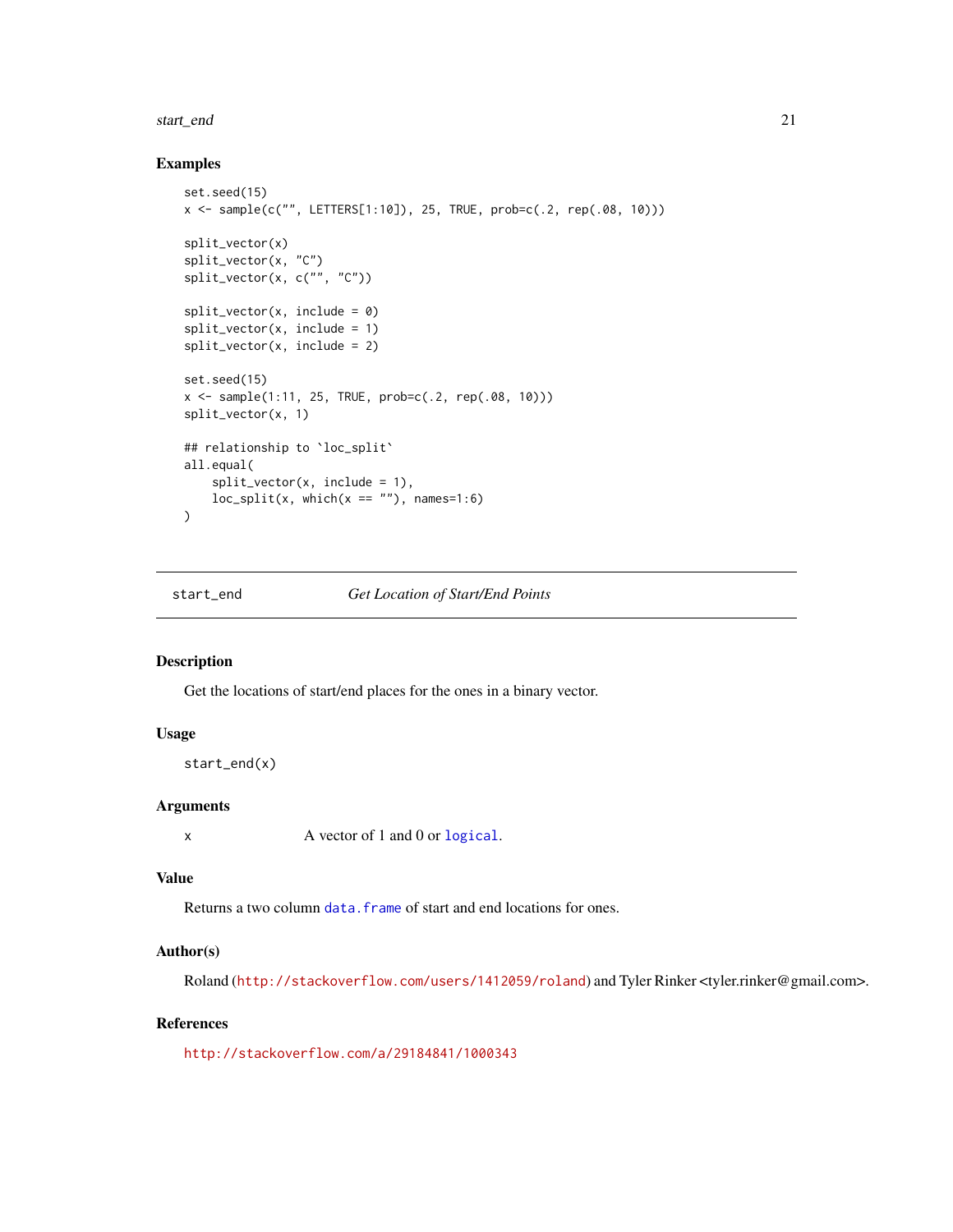#### Examples

```
set.seed(10); (x <- sample(0:1, 50, TRUE, c(.35, .65)))
start_end(x)
(y <- sample(c(TRUE, FALSE), 50, TRUE, c(.35, .65)))
start_end(y)
```
#### text2color *Map Words to Colors*

# Description

A dictionary lookup that maps words to colors.

#### Usage

text2color(words, recode.words, colors)

#### Arguments

| words        | A vector of words.                                                                                              |
|--------------|-----------------------------------------------------------------------------------------------------------------|
| recode.words | A vector of unique words or a list of unique word vectors that will be matched<br>against corresponding colors. |
| colors       | A vector of colors of equal in length to recode.words $+1$ (the $+1$ is for unmatched<br>words).                |

# Value

Returns a vector of mapped colors equal in length to the words vector.

#### See Also

[lookup](#page-9-1)

```
x \le structure(list(X1 = structure(c(3L, 1L, 8L, 4L, 7L, 2L, 2L, 2L,
    4L, 8L, 4L, 3L, 5L, 3L, 1L, 8L, 7L, 2L, 1L, 6L), .Label = c("a",
    "and", "in", "is", "of", "that", "the", "to"), class = "factor")),
    .Names = "X1", row.names = c(NA, -20L), class = "data.frame")
#blue was recycled
text2color(x$X1, c("the", "and", "is"), c("red", "green", "blue"))
text2color(x$X1, c("the", "and", "is"), c("red", "green", "blue", "white"))
x$X2 <- text2color(x$X1, list(c("the", "and", "is"), "that"),
    c("red", "green", "white"))
x
```
<span id="page-21-0"></span>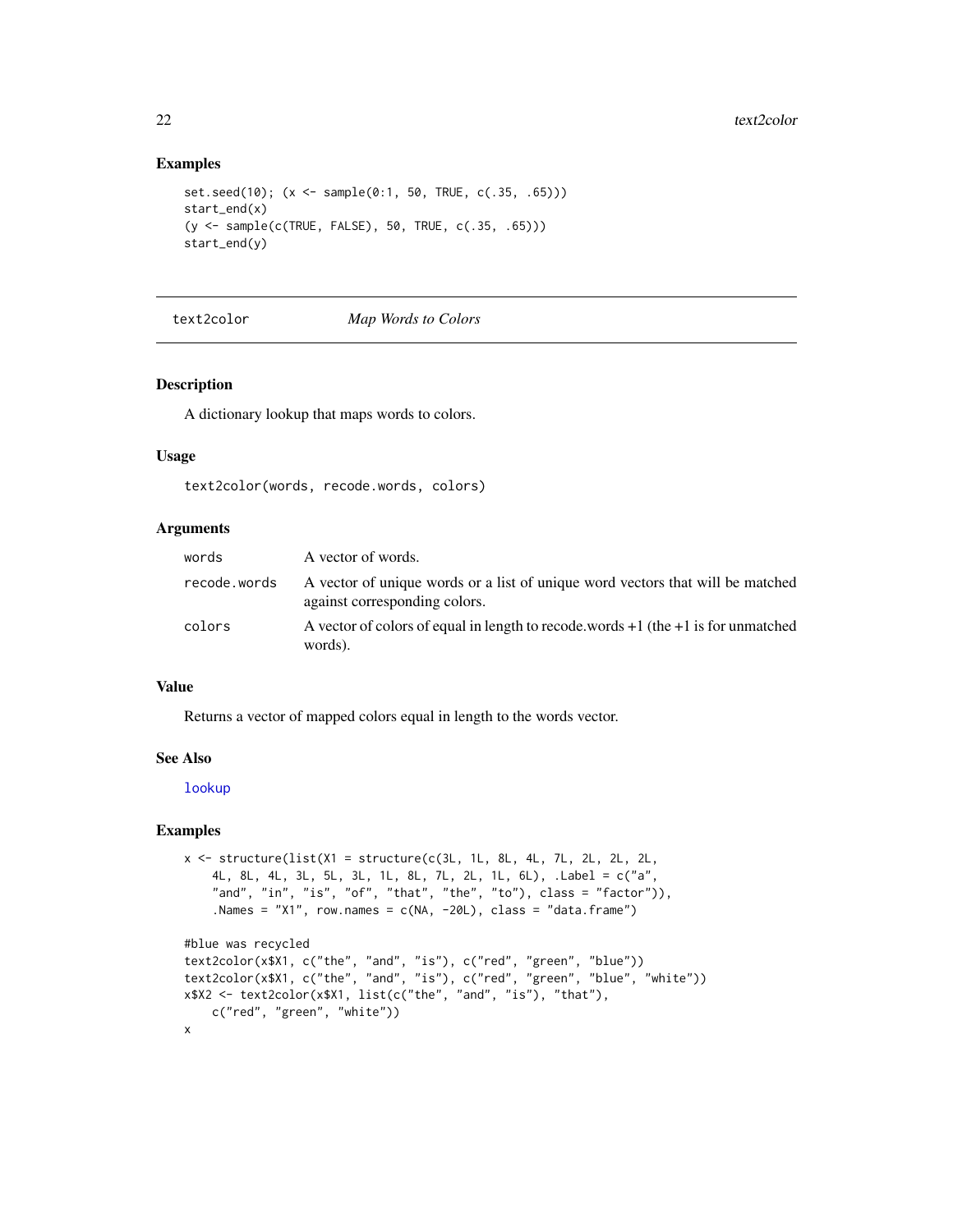<span id="page-22-0"></span>

## Description

This function enables downloading documents for future instructional training.

#### Usage

 $url_d1(..., url = 61803503)$ 

#### **Arguments**

| url     | The download url or Dropbox key.                                            |
|---------|-----------------------------------------------------------------------------|
| $\cdot$ | Document names to download. Quoted strings (complete urls) can also be sup- |
|         | plied (if so no url argument is supplied).                                  |

#### Value

Places a copy of the downloaded document in the users working directory.

```
## Not run:
## Example 1 (download from Dropbox)
# download transcript of the debate to working directory
library(qdap)
url_dl(pres.deb1.docx, pres.deb2.docx, pres.deb3.docx)
# load multiple files with read transcript and assign to working directory
dat1 <- read.transcript("pres.deb1.docx", c("person", "dialogue"))
dat2 <- read.transcript("pres.deb2.docx", c("person", "dialogue"))
dat3 <- read.transcript("pres.deb3.docx", c("person", "dialogue"))
docs <- qcv(pres.deb1.docx, pres.deb2.docx, pres.deb3.docx)
dir() %in% docs
library(reports); delete(docs) #remove the documents
dir() %in% docs
## Example 2 (quoted string urls)
url_dl("https://dl.dropboxusercontent.com/u/61803503/qdap.pdf",
   "http://www.cran.r-project.org/doc/manuals/R-intro.pdf")
delete(c("qdap.pdf", "R-intro.pdf"))
## End(Not run)
```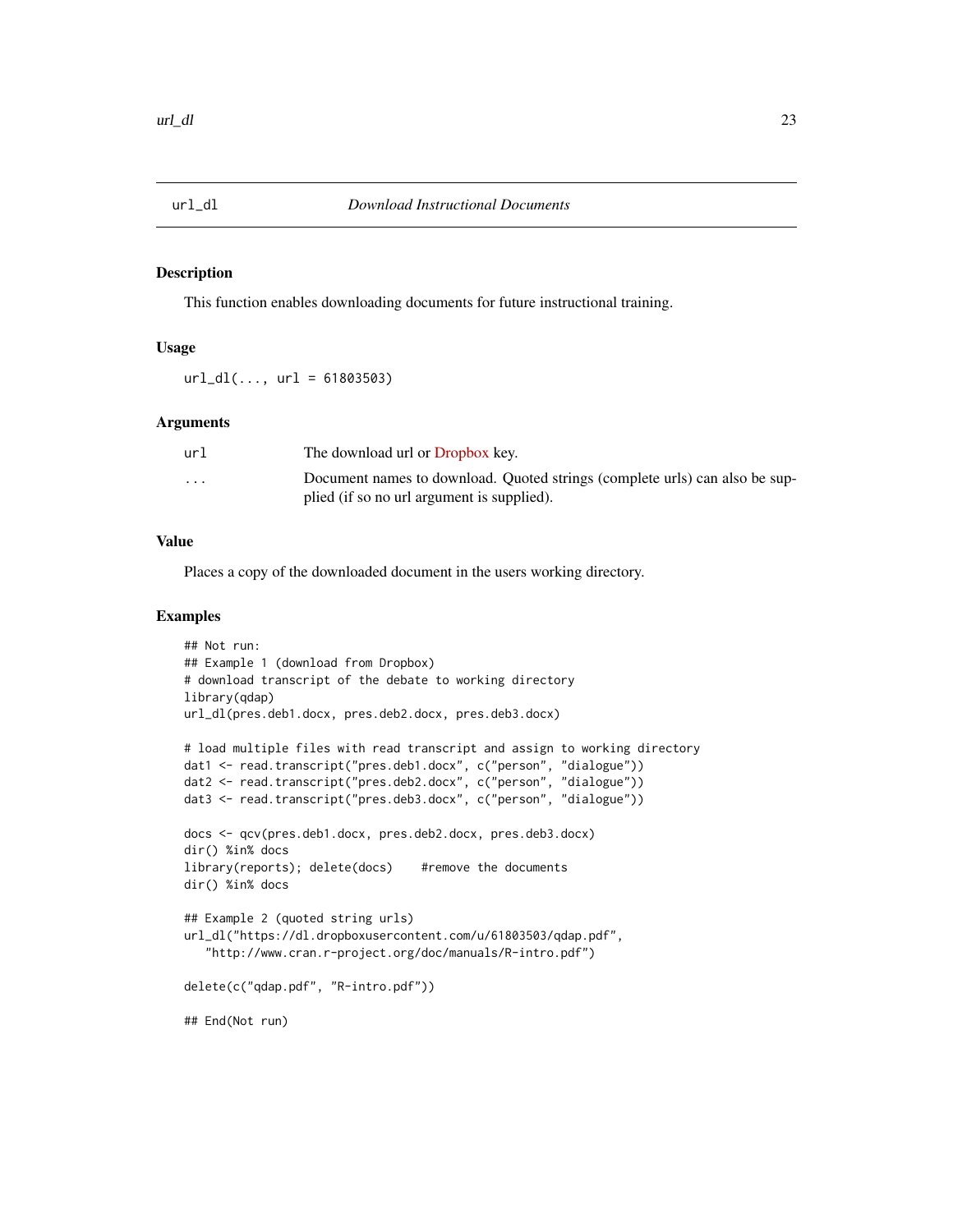<span id="page-23-0"></span>

# Description

Vectorized [outer](#page-0-0).

# Usage

```
v_outer(x, FUN, ...)
## S3 method for class 'list'
v_outer(x, FUN, ...)
## S3 method for class 'data.frame'
v_outer(x, FUN, ...)
## S3 method for class 'matrix'
v_outer(x, FUN, ...)
```
# Arguments

| x                       | A matrix, dataframe or equal length list of vectors.    |
|-------------------------|---------------------------------------------------------|
| FUN                     | A vectorized function.                                  |
| $\cdot$ $\cdot$ $\cdot$ | Other arguments passed to the function supplied to FUN. |

# Value

Returns a matrix with the vectorized [outer](#page-0-0) function.

# Author(s)

Vincent Zoonekynd, eddi of stackoverflow.com, and Tyler Rinker <tyler.rinker@gmail.com>.

# References

```
http://stackoverflow.com/a/9917425/1000343
http://stackoverflow.com/q/23817341/1000343
```
# See Also

[outer](#page-0-0), [cor](#page-0-0)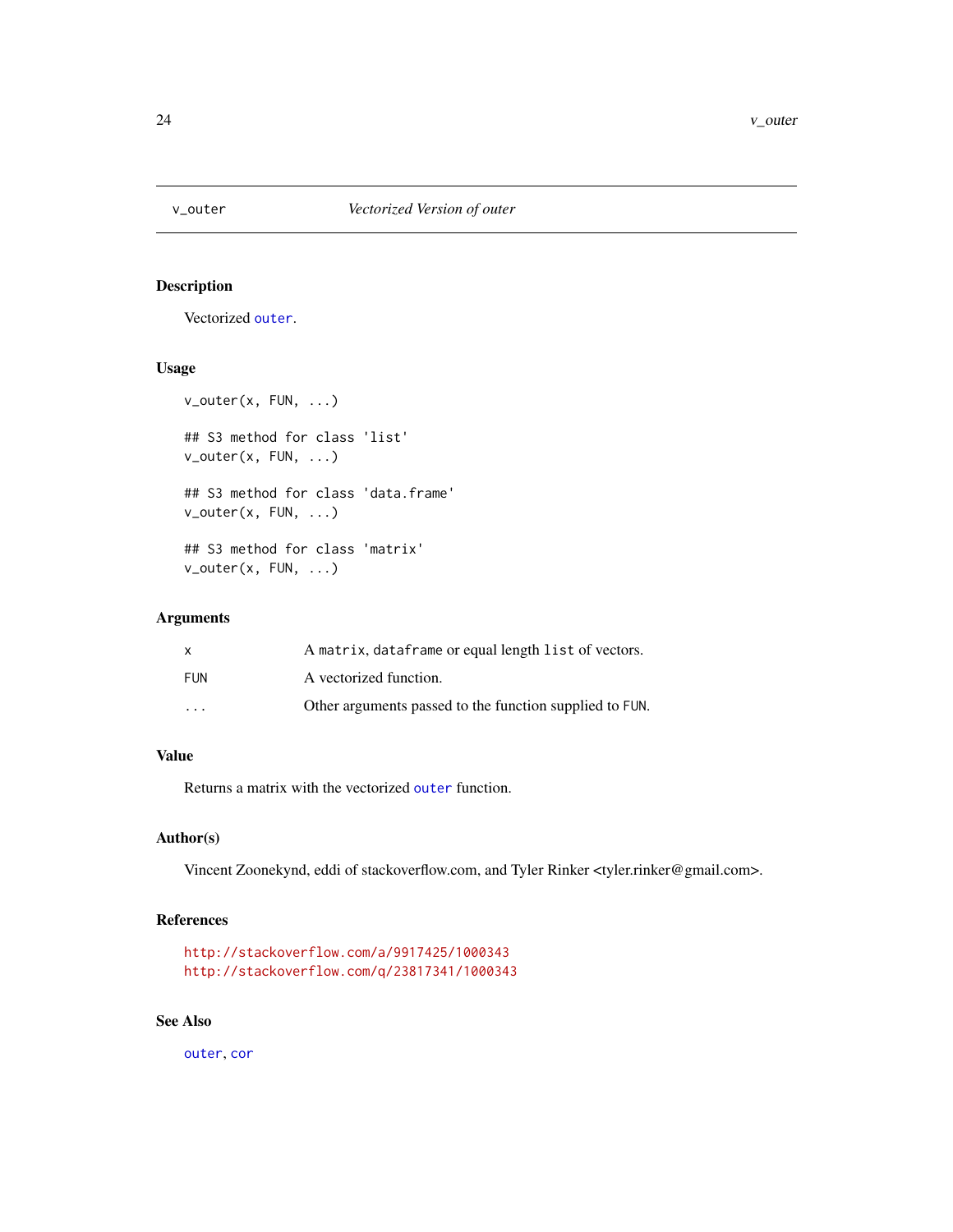#### $v_$ outer  $25$

```
#|------------------------------------------------------|
#| SETTING UP VARIOUS FUNCTIONS THAT WILL BE USED |
#|------------------------------------------------------|
pooled_sd \leq function(x, y) {
   n1 \leftarrow length(x)n2 \leftarrow length(y)s1 \leftarrow sd(x)s2 \leftarrow sd(y)sqrt(((n1-1)*s1 + (n2-1)*s2)/((n1-1) + (n2-1)))
}
## Effect Size: Cohen's d
cohens_d \leq function(x, y) {
    (mean(y) - mean(x))/pooled_s d(x, y)}
## Euclidean Distance
euc_dist <- function(x,y) sqrt(sum((x - y) ^ 2))
## Cosine similarity
cos_sim <- function(x, y) x %*% y / sqrt(x%*%x * y%*%y)
sum2 \leq function(x, y) sum(x, y)
arbitrary \le function(x, y) round(sqrt(sum(x)) - sum(y), digits=1)
#--------------------------------------------------------#
## A data.frame
v_outer(mtcars, cor)
v_outer(mtcars, pooled_sd)
v_outer(mtcars[, 1:7], euc_dist)
v_outer(mtcars[, 1:7], sum2)
v_outer(mtcars[, 1:7], arbitrary)
## mtcars as a list
mtcars2 <- lapply(mtcars[, 1:7], "[")
v_outer(mtcars2, cor)
v_outer(mtcars2, cor, method = "spearman")
v_outer(mtcars2, pooled_sd)
v_outer(split(mtcars[["mpg"]], mtcars[["carb"]]), cohens_d)
v_outer(split(CO2[["uptake"]], CO2[["Plant"]]), cohens_d)
print(v_outer(mtcars[, 1:7], pooled_sd), digits = 1)
print(v_outer(mtcars[, 1:7], pooled_sd), digits = NULL)
v_outer(mtcars2, euc_dist)
v_outer(mtcars2, sum2)
v_outer(mtcars2, arbitrary)
## A matrix
mat <- matrix(rbinom(500, 0:1, .45), ncol=10)
v_outer(mat, cos_sim)
v_outer(mat, euc_dist)
```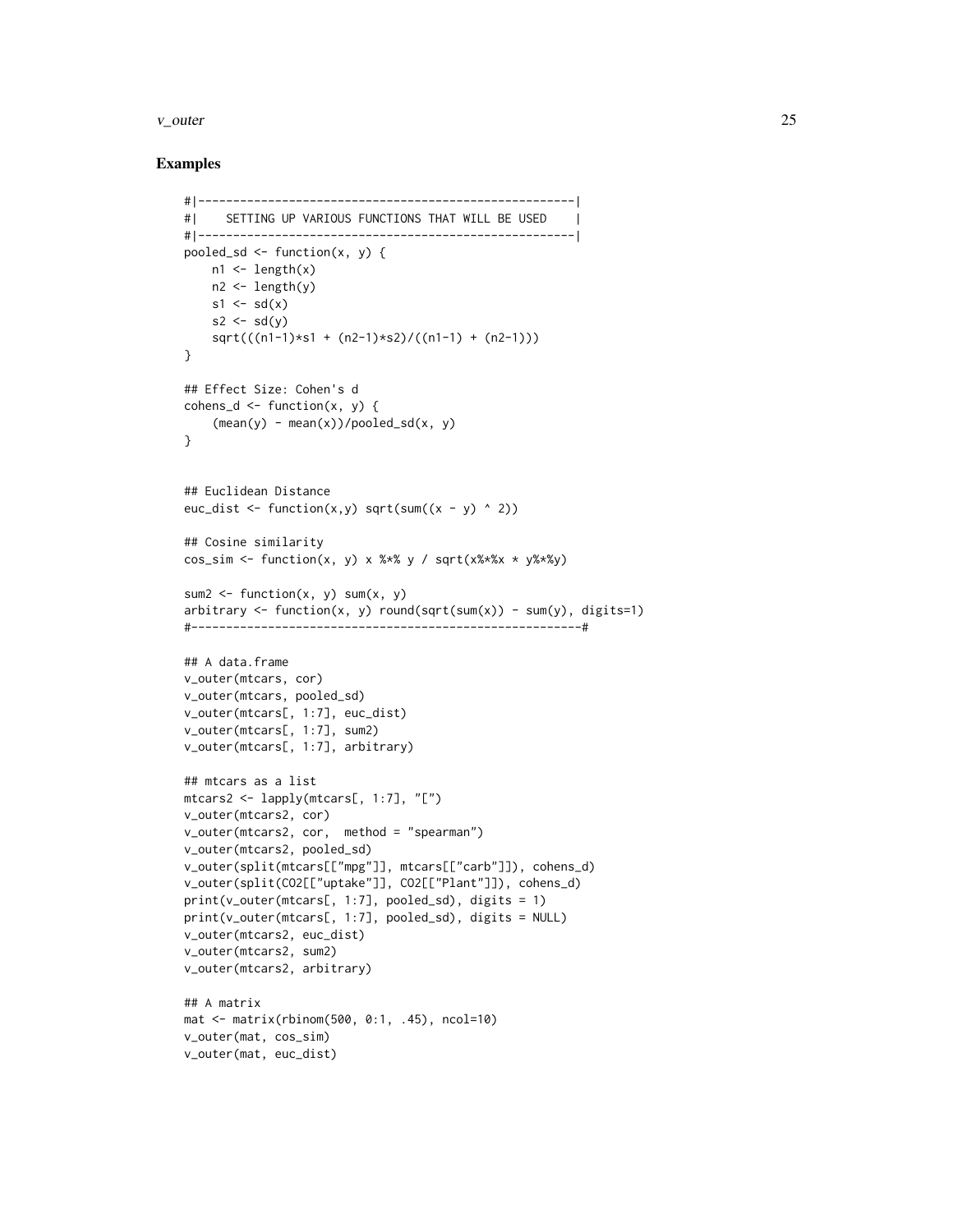#### 26 v\_outer v= 0.0 v\_outer v= 0.0 v\_outer v= 0.0 v\_outer v= 0.0 v\_outer v= 0.0 v\_outer v= 0.0 v\_outer v= 0.0 v\_outer

```
v_outer(mat, arbitrary)
## Not run:
library(qdap)
wc3 <- function(x, y) sum(sapply(list(x, y), wc, byrow = FALSE))
L1 <- word_list(DATA$state, DATA$person)$cwl
(x \leq v_outer(L1, wc3))diag(x) <- (sapply(L1, length))
x
v_outer(with(DATA, wfm(state, person)), cos_sim)
with(DATA, Dissimilarity(state, person))
```
## End(Not run)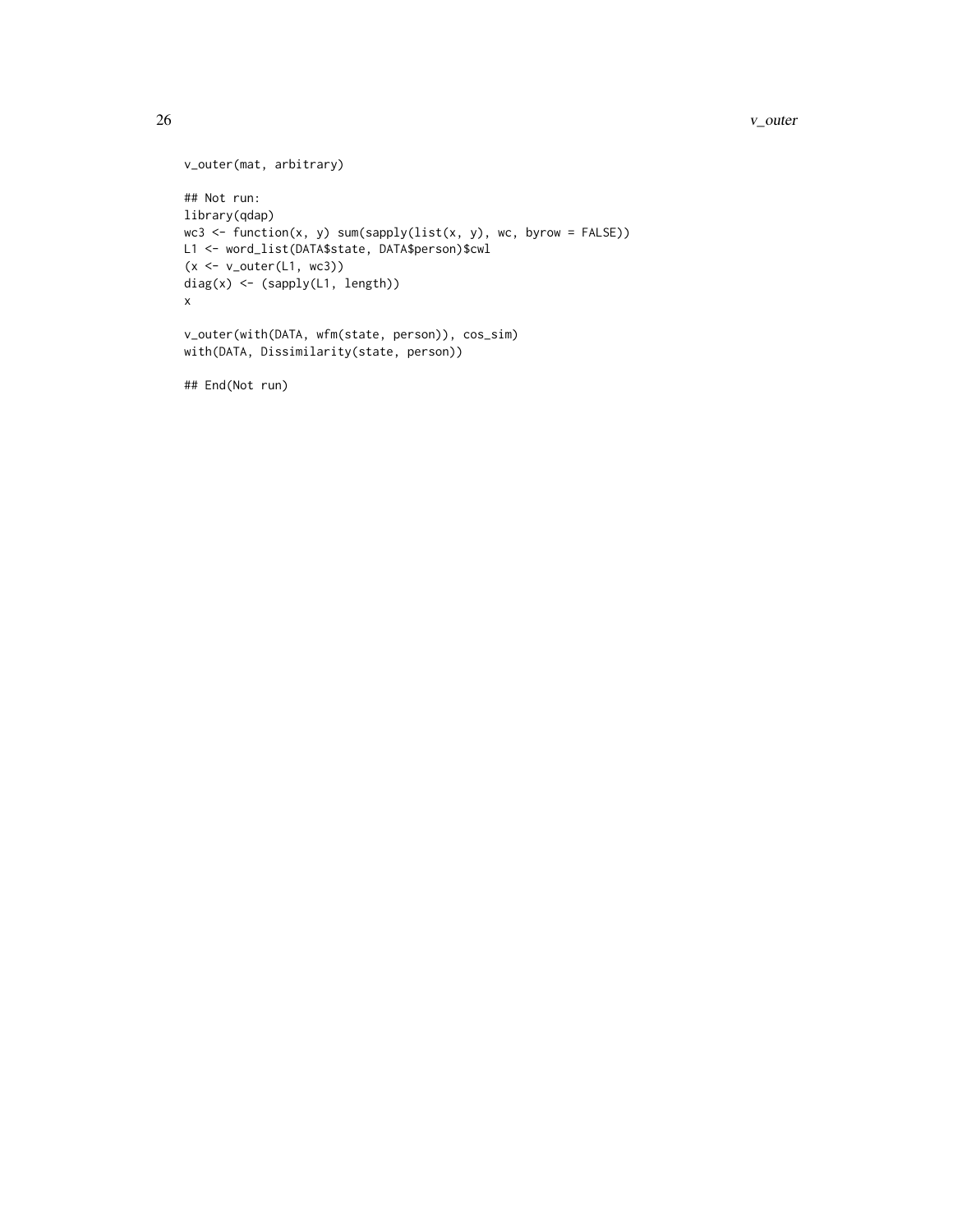# <span id="page-26-0"></span>Index

∗Topic begin start\_end , [21](#page-20-0) ∗Topic collapse list2df , [5](#page-4-0) ∗Topic docx read\_docx , [17](#page-16-0) ∗Topic end start\_end , [21](#page-20-0) ∗Topic frequency mtabulate , [14](#page-13-0) ∗Topic id id , [4](#page-3-0) ∗Topic list list2df , [5](#page-4-0) ∗Topic shift shift , [19](#page-18-0) ∗Topic start start\_end , [21](#page-20-0) ∗Topic stop start\_end , [21](#page-20-0) ∗Topic tabulate mtabulate , [14](#page-13-0) %hl+% *(*hash *)* , [2](#page-1-0) %hl% *(*hash *)* , [2](#page-1-0) %l+% *(*lookup *)* , [10](#page-9-0) %l% *(*lookup *)* , [10](#page-9-0) %lc+% *(*lookup *)* , [10](#page-9-0) %lc% *(*lookup *)* , [10](#page-9-0) %le+% *(*lookup\_e *)* , [12](#page-11-0) %le% *(*lookup\_e *)* , [12](#page-11-0) cor , *[24](#page-23-0)* counts2list , *[15](#page-14-0)* counts2list *(*list2df *)* , [5](#page-4-0) data.frame , *[14](#page-13-0) , [15](#page-14-0)* , *[21](#page-20-0)* df2matrix *(*list2df *)* , [5](#page-4-0) environment , *[3](#page-2-0)* grep , *[20](#page-19-0)*

grepl , *[20](#page-19-0)*

hash , [2](#page-1-0) , *[3](#page-2-0)* , *[11](#page-10-0)* hash\_e *(*hash *)* , [2](#page-1-0) hash\_look *(*hash *)* , [2](#page-1-0) hms2sec , [4](#page-3-0) id , [4](#page-3-0) length , *[4](#page-3-0)* list , *[6](#page-5-0)* , *[14](#page-13-0) , [15](#page-14-0)* list2df , [5](#page-4-0) list\_df2df *(*list2df *)* , [5](#page-4-0) list\_vect2df *(*list2df *)* , [5](#page-4-0) loc\_split , [8](#page-7-0) , *[19](#page-18-0) , [20](#page-19-0)* logical , *[21](#page-20-0)* lookup , [10](#page-9-0) , *[13](#page-12-0)* , *[22](#page-21-0)* lookup\_e , [12](#page-11-0) matrix2df *(*list2df *)* , [5](#page-4-0) matrix2long *(*list2df *)* , [5](#page-4-0) mtabulate , *[7](#page-6-0)* , [14](#page-13-0) ncol , *[4](#page-3-0)* new.env , *[13](#page-12-0)* outer , *[24](#page-23-0)* pad , *[5](#page-4-0)* , [15](#page-14-0) print.v\_outer , [16](#page-15-0) read\_docx , [17](#page-16-0) run\_split , *[9](#page-8-0)* , [18](#page-17-0) , *[20](#page-19-0)*

sec2hms *(*hms2sec *)* , [4](#page-3-0) setDT , *[3](#page-2-0)* , *[11](#page-10-0)* shift , [19](#page-18-0) shift\_left *(*shift *)* , [19](#page-18-0) shift\_right *(*shift *)* , [19](#page-18-0) split\_vector , *[9](#page-8-0)* , *[19](#page-18-0)* , [20](#page-19-0) sprintf , *[15](#page-14-0) , [16](#page-15-0)*